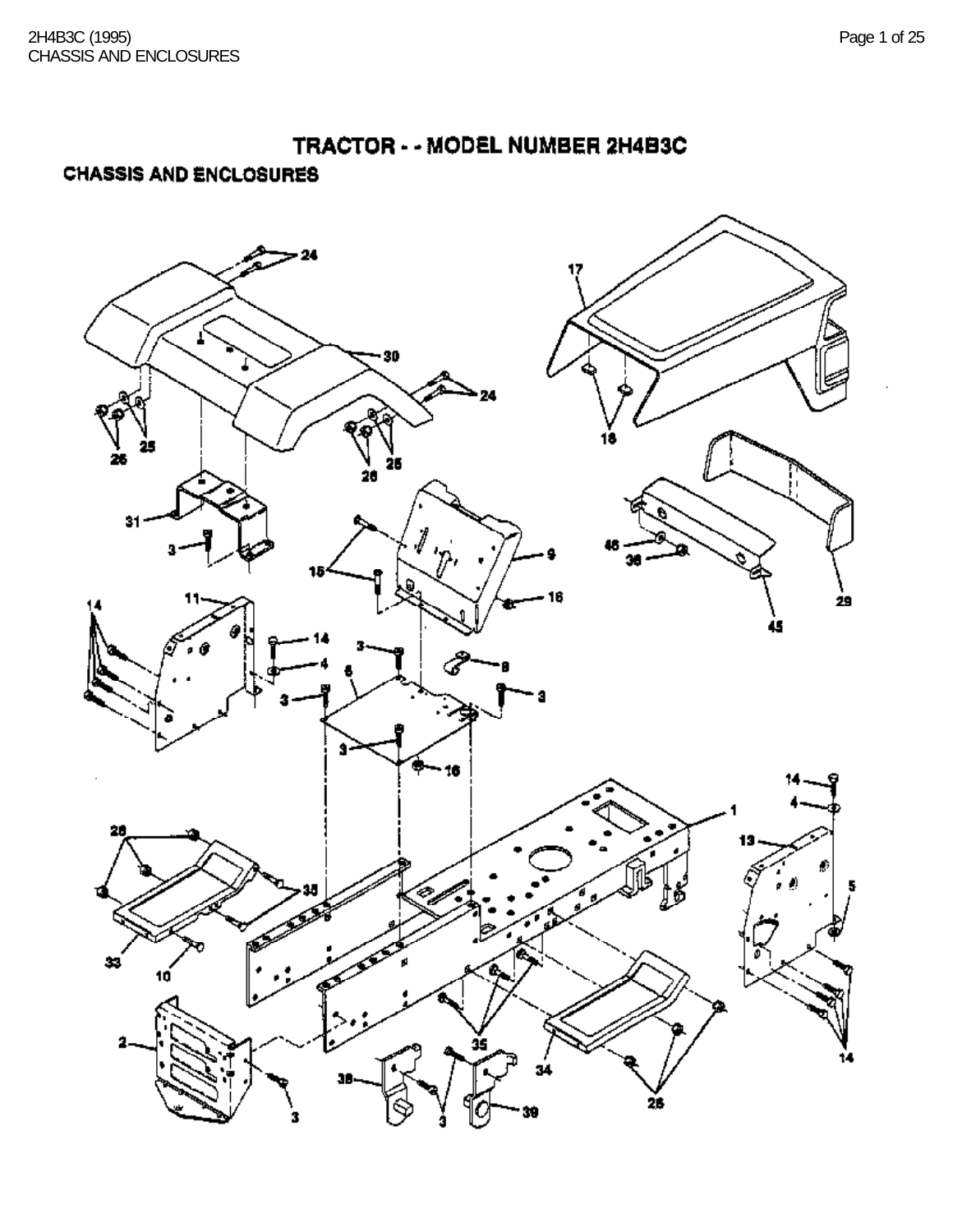#### 2H4B3C (1995) Page 2 of 25 CHASSIS AND ENCLOSURES

| Ref # Part Number | Qty Description        |
|-------------------|------------------------|
| 1 140341          | SUB= 145501            |
| 2 140356          | SUB= 145009            |
| 3 17490612        | <b>SCREW</b>           |
| 4 19131216        | <b>WASHER</b>          |
| 5 11050600        | <b>LOCKWASHER</b>      |
| 6 145208X016      | SUB= 155924X015        |
| 8 126471X         | "CLIP, INSULATOR"      |
| 9 140637X011      | <b>DASH SILKSCRN 1</b> |
| 10 72140608       | SUB=72110608           |
| 11 135464         | <b>DASH PANEL LH</b>   |
| 13 124031X012     | SUB= 155934X010        |
| 14 17490608       | <b>SCREW LT</b>        |
| 15 74180512       | <b>SCREW</b>           |
| 16 73510500       | <b>NUT</b>             |
| 17 133956X505     | <b>HOOD/GRILL ASM</b>  |
| 18 126938X        | SUB=532126938          |
| 24 74780616       | <b>BOLT</b>            |
| 25 19131312       | <b>WASHER</b>          |
| 26 73800600       | <b>NUT</b>             |
| 29 133805         | SUB= 133954            |
| 30 109872X505     | <b>FENDER</b>          |
| 31 136619         | <b>BRKT FENDER</b>     |
| 33 105476X505     | FOOTREST LH            |
| 34 105475X505     | <b>FOOTREST RH</b>     |
| 35 72110606       | <b>BOLT</b>            |
| 36 108067X        | PAL NUT LT             |
| 38 139886         | <b>BRACKET ASM LH</b>  |
| 39 139887         | <b>BRACKET ASM RH</b>  |
| 45 132257         | SUB= 918132257         |
| 46 127316X        | <b>RETAINER</b>        |
| 5479J             | PLUG BUTTON T          |
|                   |                        |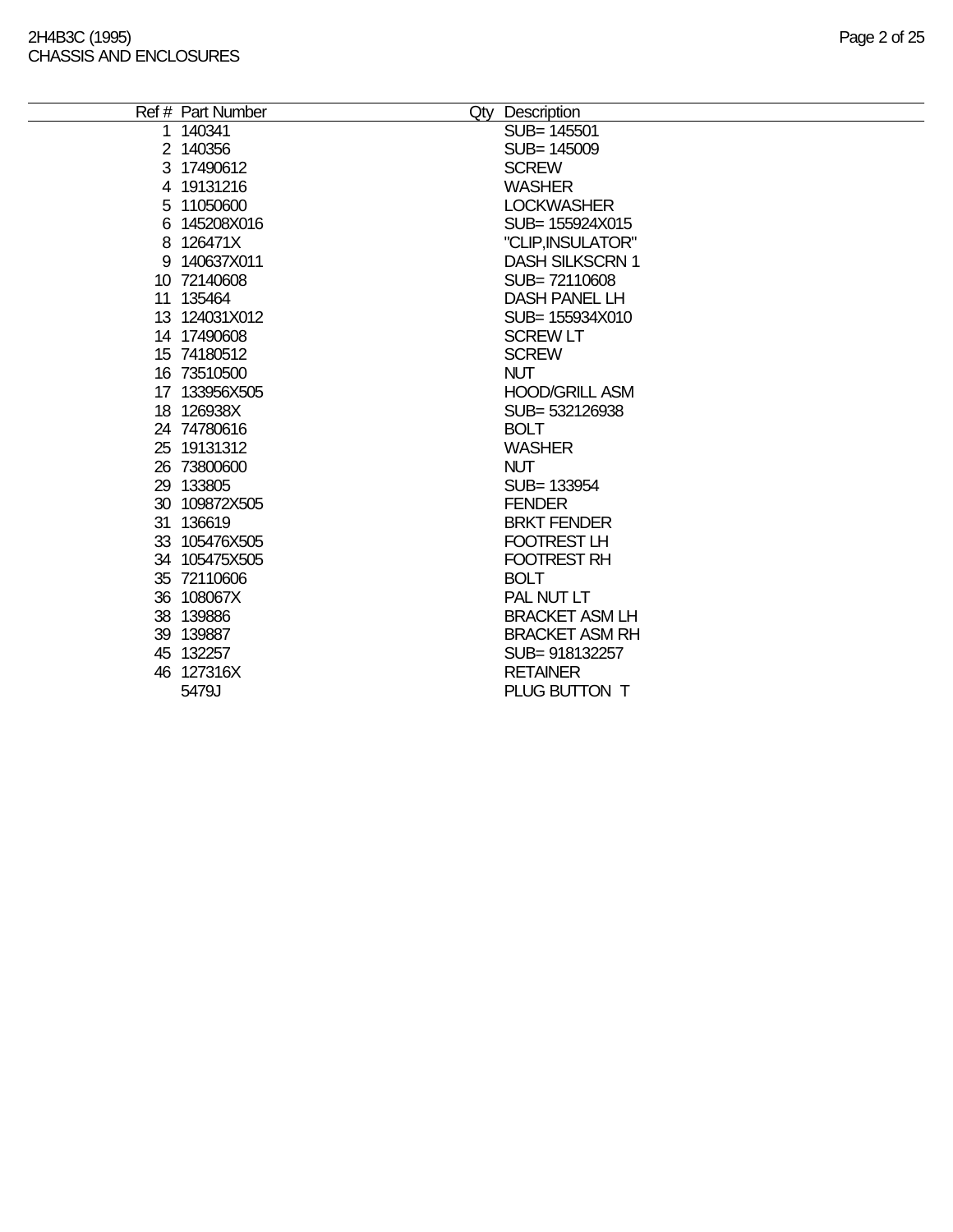

**NOTE:** All component dimensions given in U.S. inches<br>t inch = 25.4 mm.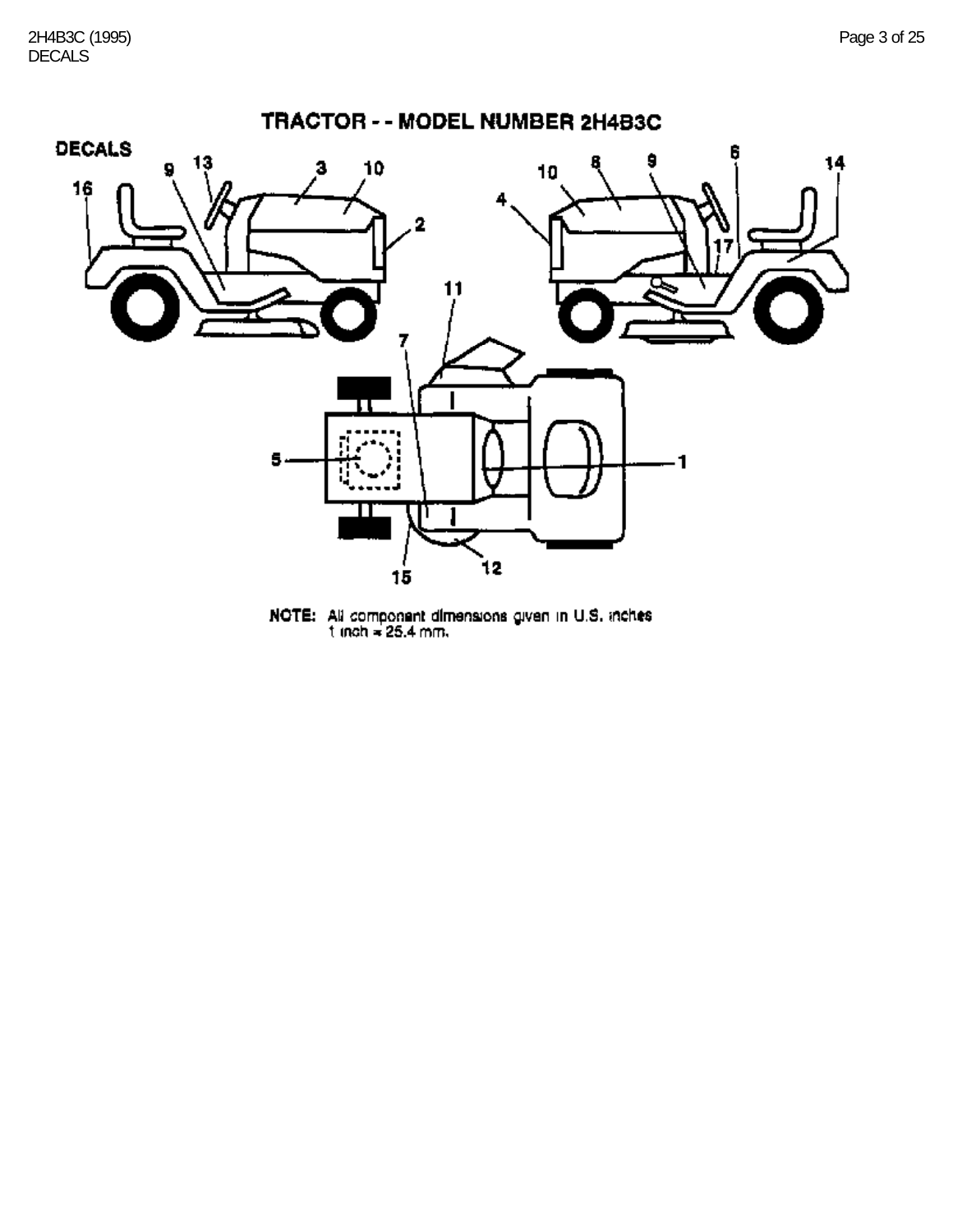| Ref # Part Number | Qty Description              |
|-------------------|------------------------------|
| 1 138956          | DECAL.DASH.INSTR.            |
| 2 132627          | <b>GRILL DECAL</b>           |
| 3 141745          | <b>DECAL HOOD RH RLY</b>     |
| 4 129823          | <b>NLA</b>                   |
| 5 138652          | DECAL.ENG.272632             |
| 6 133795          | <b>DECAL CAUTION</b>         |
| 7 101892X         | <b>DECAL T</b>               |
| 8 141746          | DECAL HOOD LH RLY            |
| 9 131425          | <b>CHASSIS DECAL</b>         |
| 10 135866         | NLA.                         |
| 11 137259         | "DECAL, WARNING"             |
| 12 135013         | <b>NLA</b>                   |
| 13 127075         | "DECAL, STR WHL"             |
| 14 121549X        | <b>DECAL</b>                 |
| 15 136832         | <b>DECAL</b>                 |
| 16 132628         | <b>FENDER DECAL</b>          |
| 17 140837         | <b>DECAL BRAK PARK</b>       |
| 138311            | DECAL HANDLE LIFT            |
| 146132            | MANUAL.P.2H4B3C              |
| 145278            | MANUAL.OP.GENERIC            |
| LBD48             | <b>SNOW BLADE</b>            |
| C42               | <b>GRASS CATCHER</b>         |
| <b>LC05</b>       | WHEEL WTS.                   |
| <b>CH12</b>       | <b>TIRE CHAINS</b>           |
| LSB42             | <b>SNOW THROWER</b>          |
| <b>MK420</b>      | <b>MULCHING KIT W/BLADES</b> |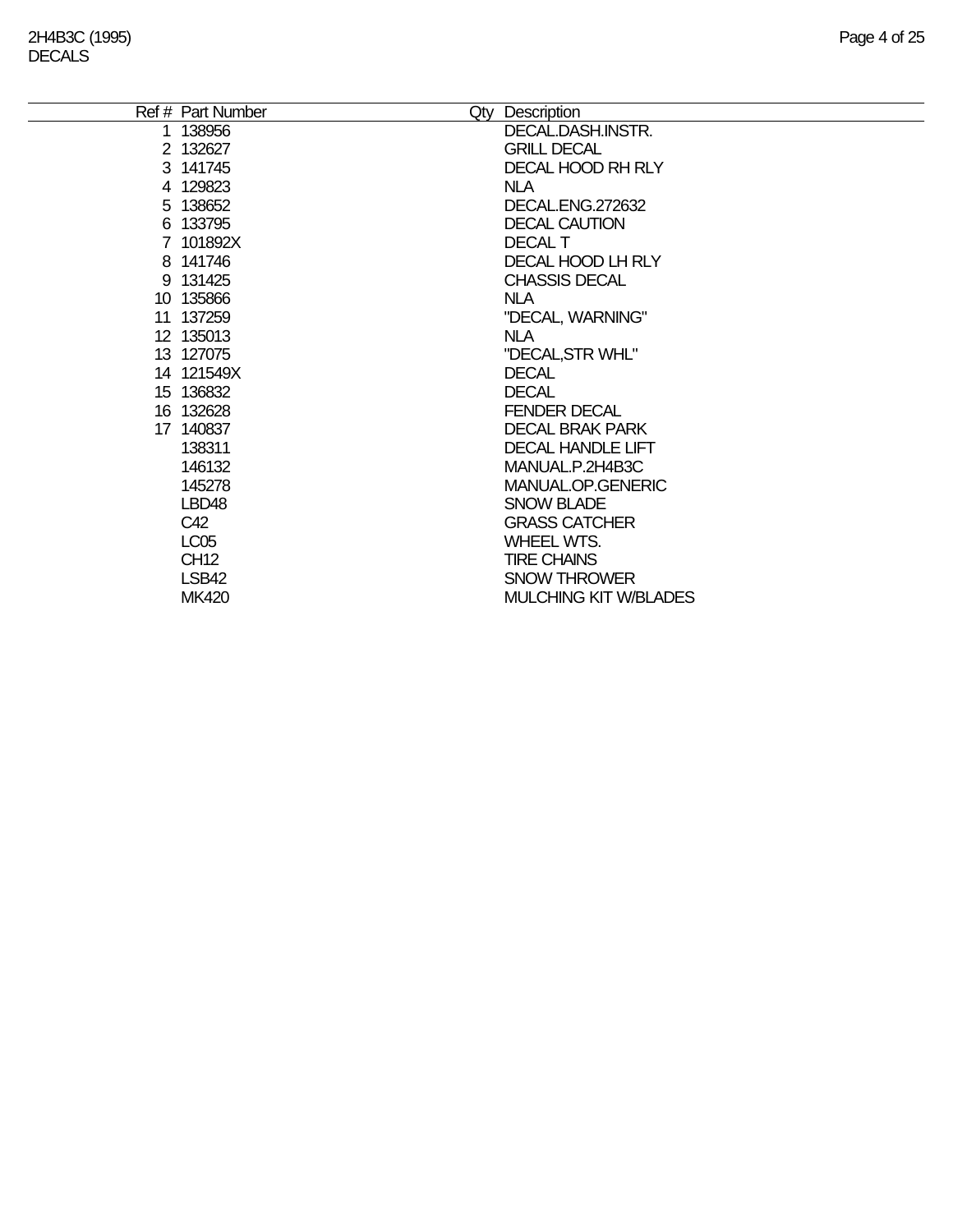DRIVE



TRACTOR - - MODEL NUMBER 2H4B3C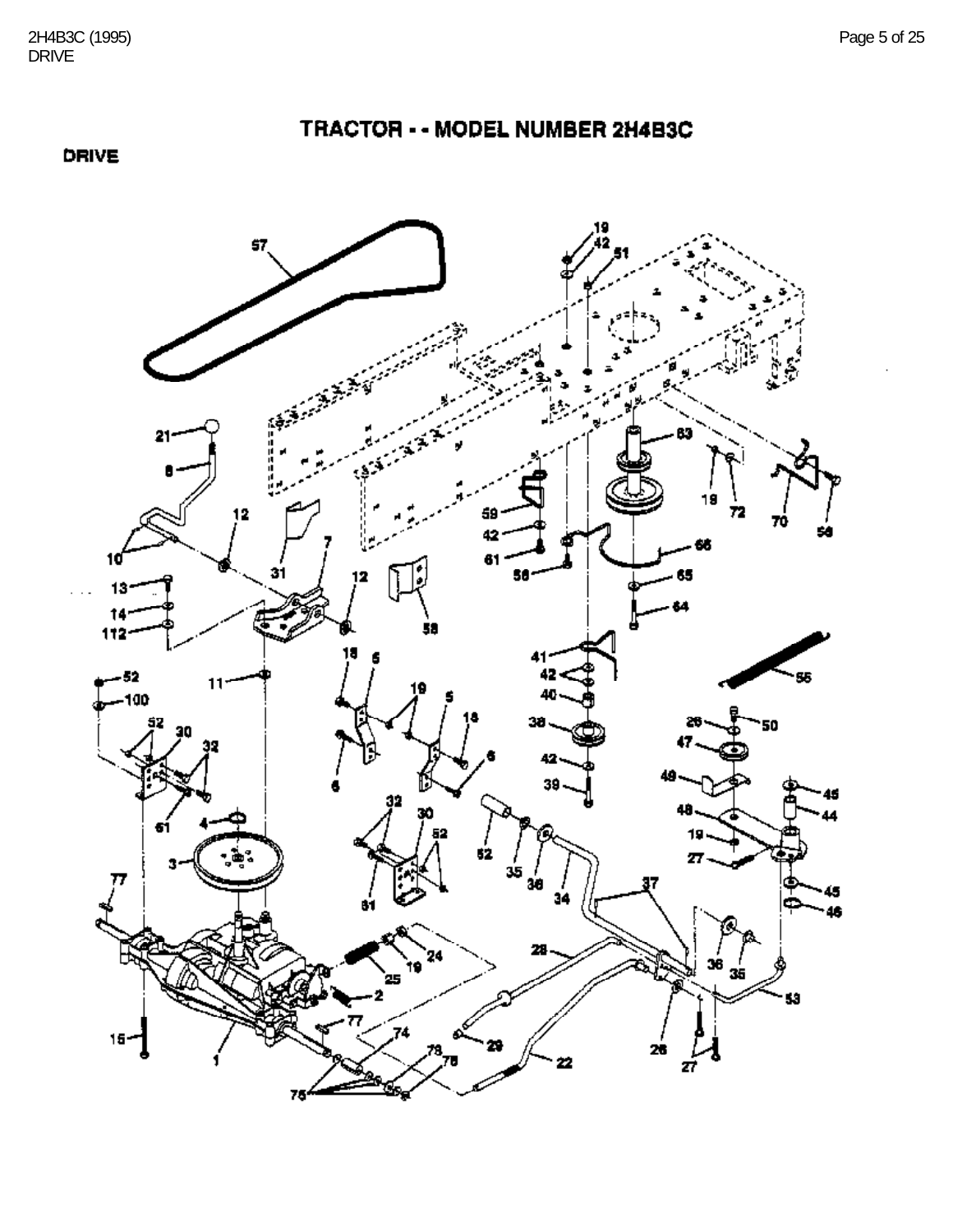| Ref # Part Number | Qty Description          |
|-------------------|--------------------------|
| 1 142603          | SUB= 160664              |
| 2 146682          | SPRING.BRAKE.RETU        |
|                   |                          |
| 3 123666X         | <b>PULLEY TRANS</b>      |
| 4 12000028        | <b>SUB=2267J</b>         |
| 5 121520X         | <b>STRAP TORQUE</b>      |
| 6 17490512        | <b>SCREW</b>             |
| 7 130802          | SUB= 162240              |
| 8 131679          | SHIFT ROD                |
|                   |                          |
| 10 76020416       | PIN COTTER 1/8           |
| 11 105701X        | <b>WASH-SHFT PLT LT</b>  |
| 12 19151216       | <b>WASHER</b>            |
| 13 74550412       | BOLT.1/4-28.W/PAT        |
| 14 10040400       | <b>LOCKWASHER</b>        |
| 15 74780544       | <b>BOLT HEX</b>          |
|                   |                          |
| 18 74780616       | <b>BOLT</b>              |
| 19 73800600       | <b>NUT</b>               |
| 21 106933X        | KNOB T (1/2-HOLE)        |
| 22 130804         | <b>BRAKE ROD</b>         |
| 24 73350600       | <b>NUT</b>               |
| 25 106888X        | SPRING ROD LT            |
| 26 19131316       |                          |
|                   | <b>WASHER</b>            |
| 27 76020412       | <b>COTTER PIN</b>        |
| 28 145204         | ROD.BRAKE.PARK.LT        |
| 29 71673          | PLUNGER CAP T            |
| 30 130807         | <b>TRANSAXLE MTG BKT</b> |
| 31 127275X        | "KEEPER, BELT LH T"      |
| 32 74760512       | <b>BOLT</b>              |
|                   |                          |
| 34 122424X        | SUB= 149001              |
| 35 120183X        | <b>NYLON BEARING</b>     |
| 36 19211616       | <b>WASHER LT</b>         |
| 37 1572H          | <b>SUB=2882J</b>         |
| 38 123674X        | PULLEY.IDLER.FLAT        |
| 39 74760644       | <b>BOLT</b>              |
|                   |                          |
| 40 4470J          | <b>SPACERT</b>           |
| 41 109070X        | <b>BELT KEEPER LT</b>    |
| 42 19131312       | <b>WASHER</b>            |
| 44 105706X        | "LY, BEARING"            |
| 45 110812X        | <b>WASHER LT</b>         |
| 46 12000039       | <b>KLIP RING</b>         |
|                   |                          |
| 47 127783         | SUB= 139245              |
| 48 123789X        | <b>ARM IDLER</b>         |
| 49 123205X        | <b>RETAIN BELT</b>       |
| 50 74760624       | SUB=74930624             |
| 51 73680600       | SUB=73690600             |
| 52 73680500       | SUB=73690500             |
| 53 105710X        | "LINK, CLUTCH T"         |
|                   | "SPRING, RETURN LT"      |
| 55 105709X        |                          |
| 56 74760620       | SUB=74780620             |
| 57 130801         | SUB= 138255              |
| 58 127274X        | "KEEPER, BELT RH T"      |
| 59 140312         | <b>KEEPER BELT CNTSP</b> |
| 61 17490612       | <b>SCREW</b>             |
| 62 8883R          | PEDAL COVER T            |
|                   |                          |
| 63 140186         | PULLEY.ENGINE            |
| 64 71170764       | <b>BOLT</b>              |
| 65 10040700       | <b>LOCKWASHER</b>        |
| 66 129921         | KEEPER.BELT.ENG.L        |
| 70 134683         | <b>KEEPER BELT ENG</b>   |
|                   |                          |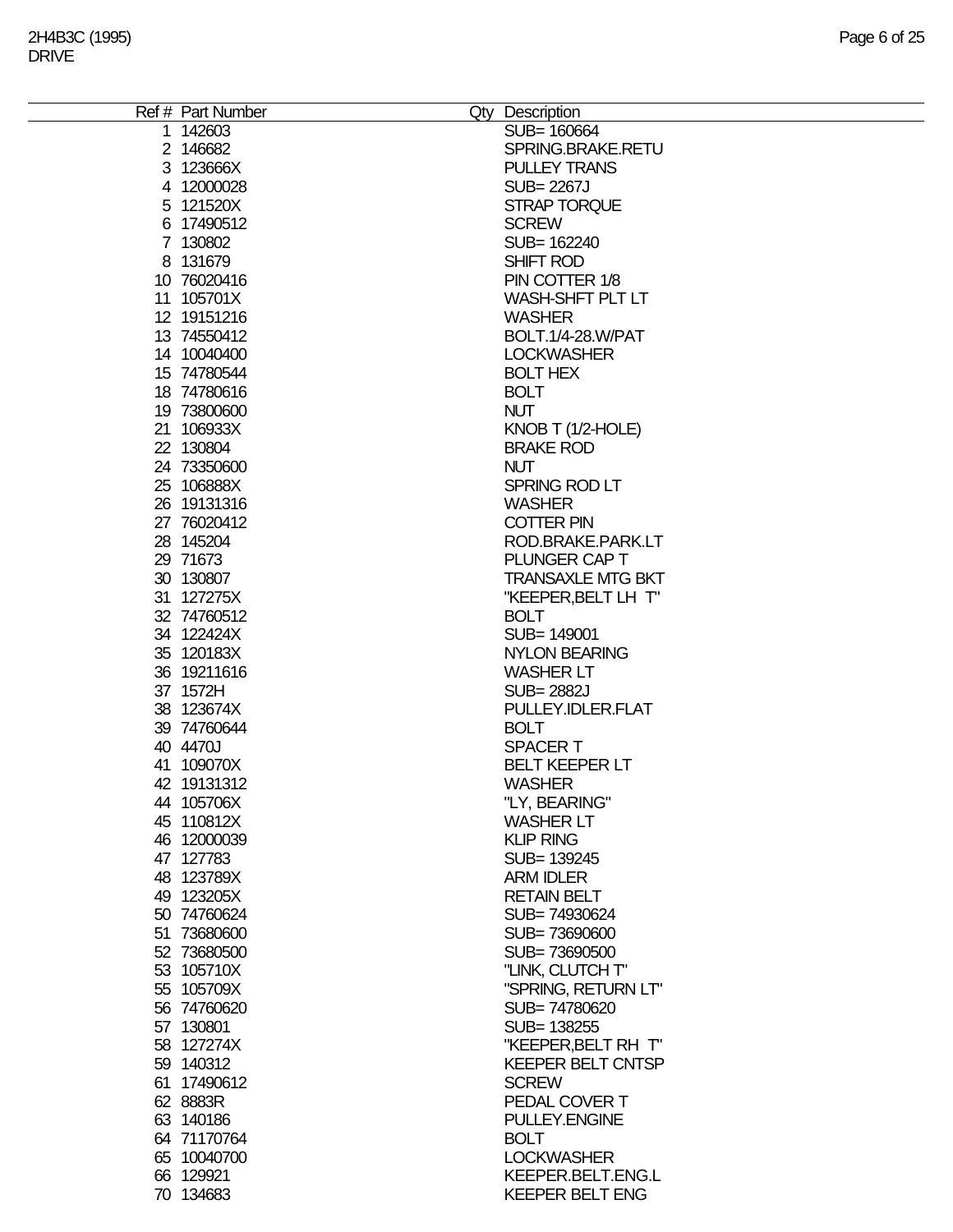2H4B3C (1995) Page 7 of 25 DRIVE

| Ref # Part Number | Qty | Description       |
|-------------------|-----|-------------------|
| 72 19132012       |     | <b>WASHER</b>     |
| 74 109502X        |     | <b>SPACER LT</b>  |
| 75 121749X        |     | <b>WASHER</b>     |
| 76 12000001       |     | <b>E-RING LT</b>  |
| 77 123583X        |     | <b>SQUARE KEY</b> |
| 78 121748X        |     | <b>WASHER</b>     |
| 100 19111216      |     | <b>WASHER M</b>   |
| 112 19091210      |     | <b>WASHER LT</b>  |
|                   |     |                   |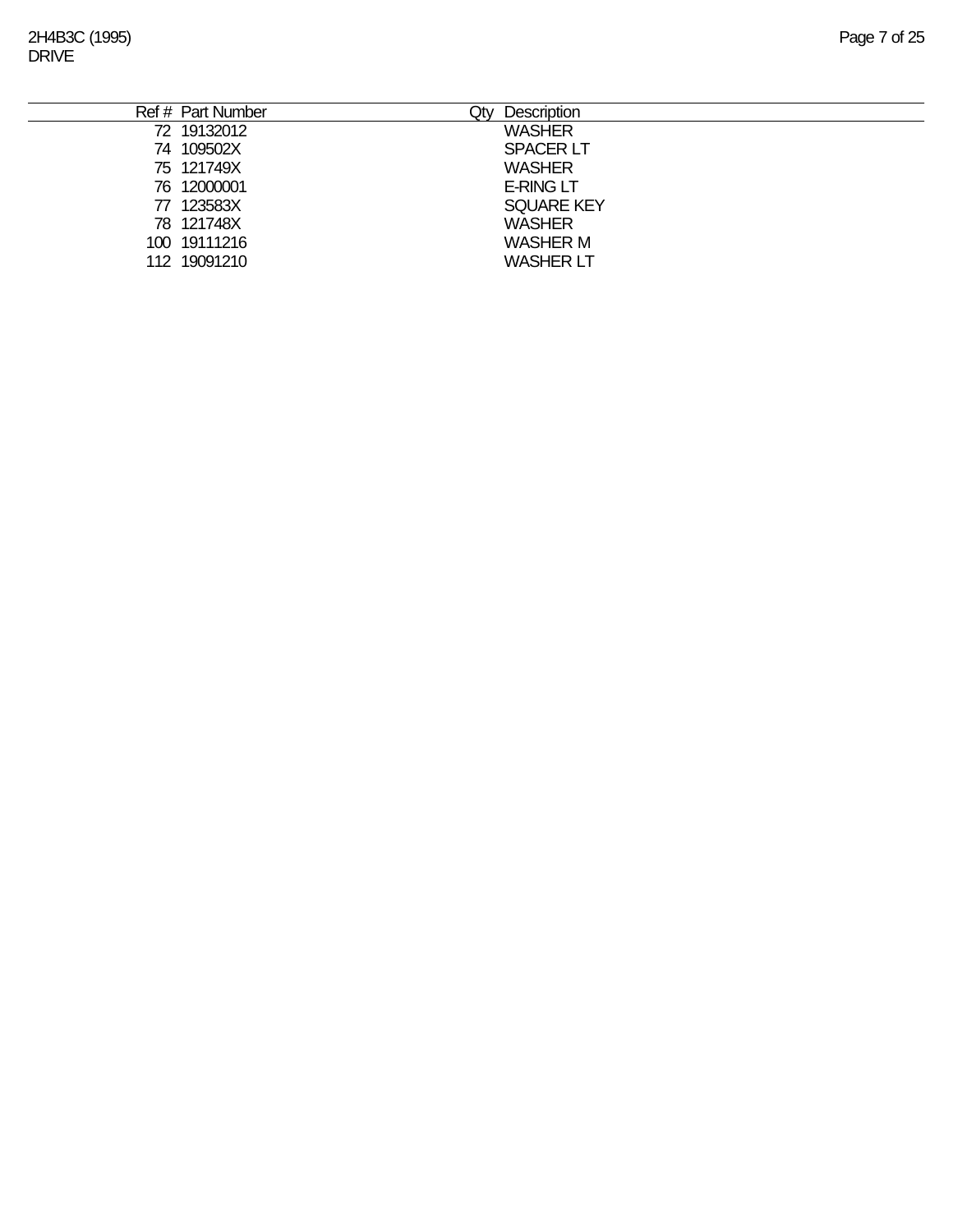### **ELECTRICAL**

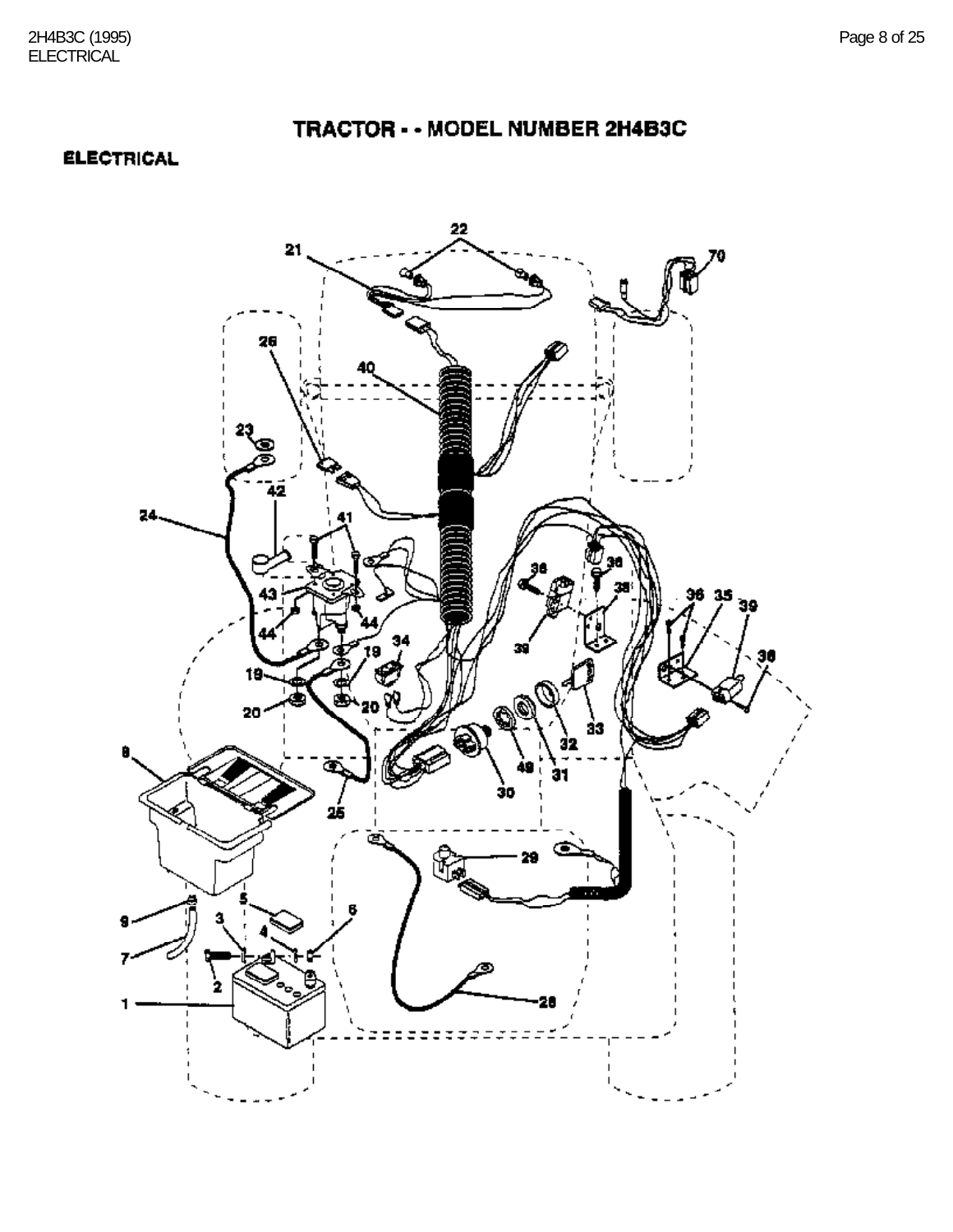| Ref # Part Number | Qty Description          |
|-------------------|--------------------------|
| 1 121265X         | SUB= 123899X             |
| 2 74760412        | <b>BOLT LT</b>           |
| 3 19091016        | <b>WASHER</b>            |
| 4 10040400        | <b>LOCKWASHER</b>        |
| 5 121264X         | П<br>"CAP, BATTERY       |
| 6 73220400        | SUB=50675                |
| 7 109238X         | <b>TUBE T</b>            |
| 8 129965          | SUB= 156417              |
| 9 109596X         | <b>HOSE CLAMP T</b>      |
| 19 10090400       | SUB= 10040400            |
| 20 73350400       | <b>NUT</b>               |
| 21 136850         | "HARNESS, LIGHT SOC"     |
| 22 4152J          | <b>HEADLAMP BULB</b>     |
| 23 11150400       | <b>LOCKWASHER</b>        |
| 24 4799J          | "CABLE T, BATTERY"       |
| 25 132202         | SUB= 146147              |
| 26 108824X        | <b>FUSE HYT</b>          |
| 28 4207J          | <b>CABLE T</b>           |
| 29 121305X        | <b>SWITCH SEAT</b>       |
| 30 144921         | SUB= 163088              |
| 31 140400         | SUB= 145774              |
| 32 141226         | <b>COVER KEY SWITCH</b>  |
| 33 140401         | <b>KEY MLD GEN DELTA</b> |
| 34 110712X        | <b>SWITCH LT</b>         |
| 35 108236X        | <b>BRACKET LT</b>        |
| 36 17021008       | <b>SCREW</b>             |
| 38 140336         | <b>BRACKET SWITCH IN</b> |
| 39 109553X        | SWITCH INTERLOCKT        |
| 40 140415         | <b>HARNESS IGN DASH</b>  |
| 41 71110408       | <b>BOLT HXHD FIN</b>     |
| 42 131563         | SUB= 154336              |
| 43 138406         | SUB= 146154              |
| 44 73640400       | NUT HXKEP 1/4X20         |
| 49 11151000       | <b>LOCKWASHER</b>        |
| 70 140413         | <b>HARNESS ENG DUAL</b>  |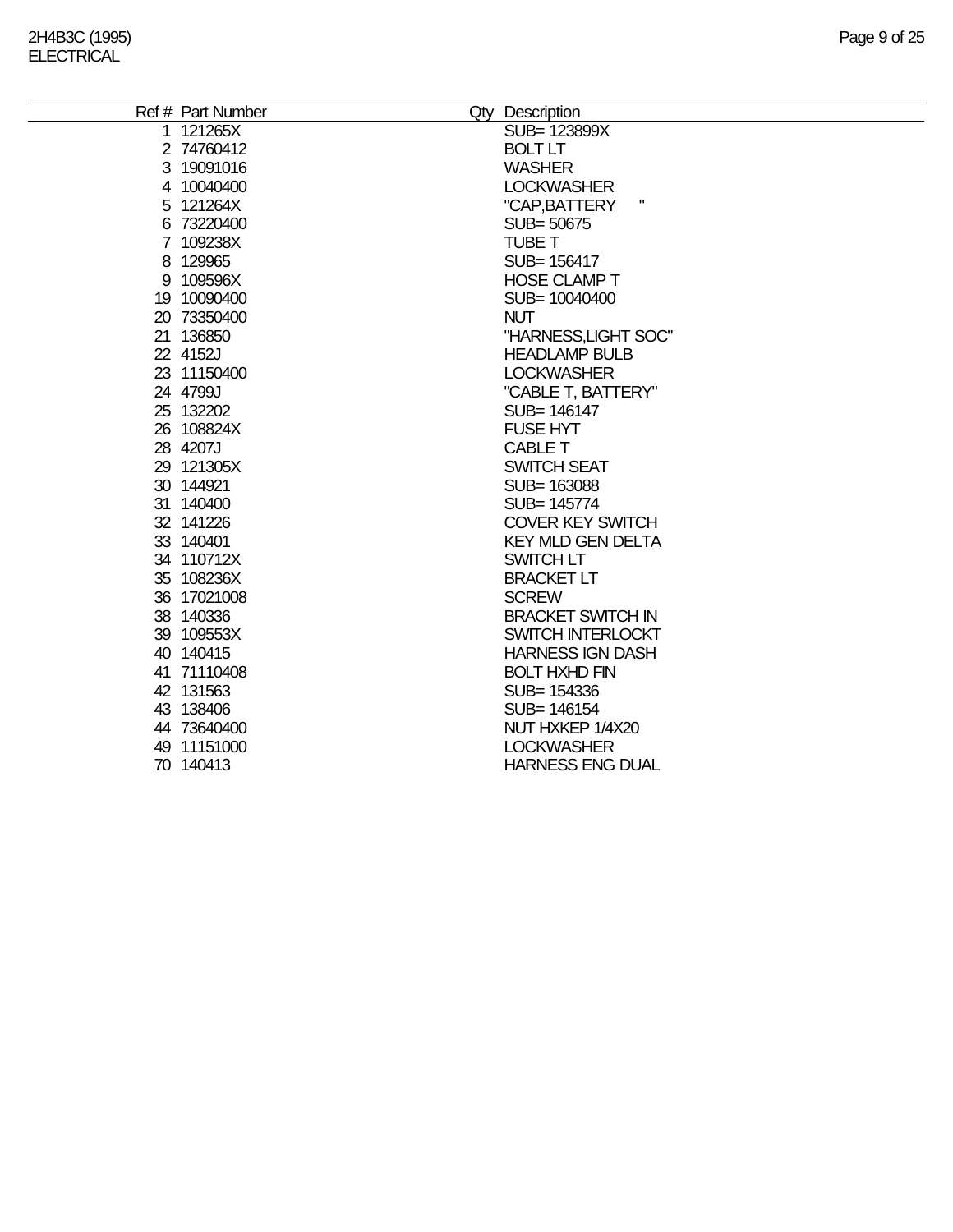TRACTOR - - MODEL NUMBER 2H4B3C

**ENGINE** 

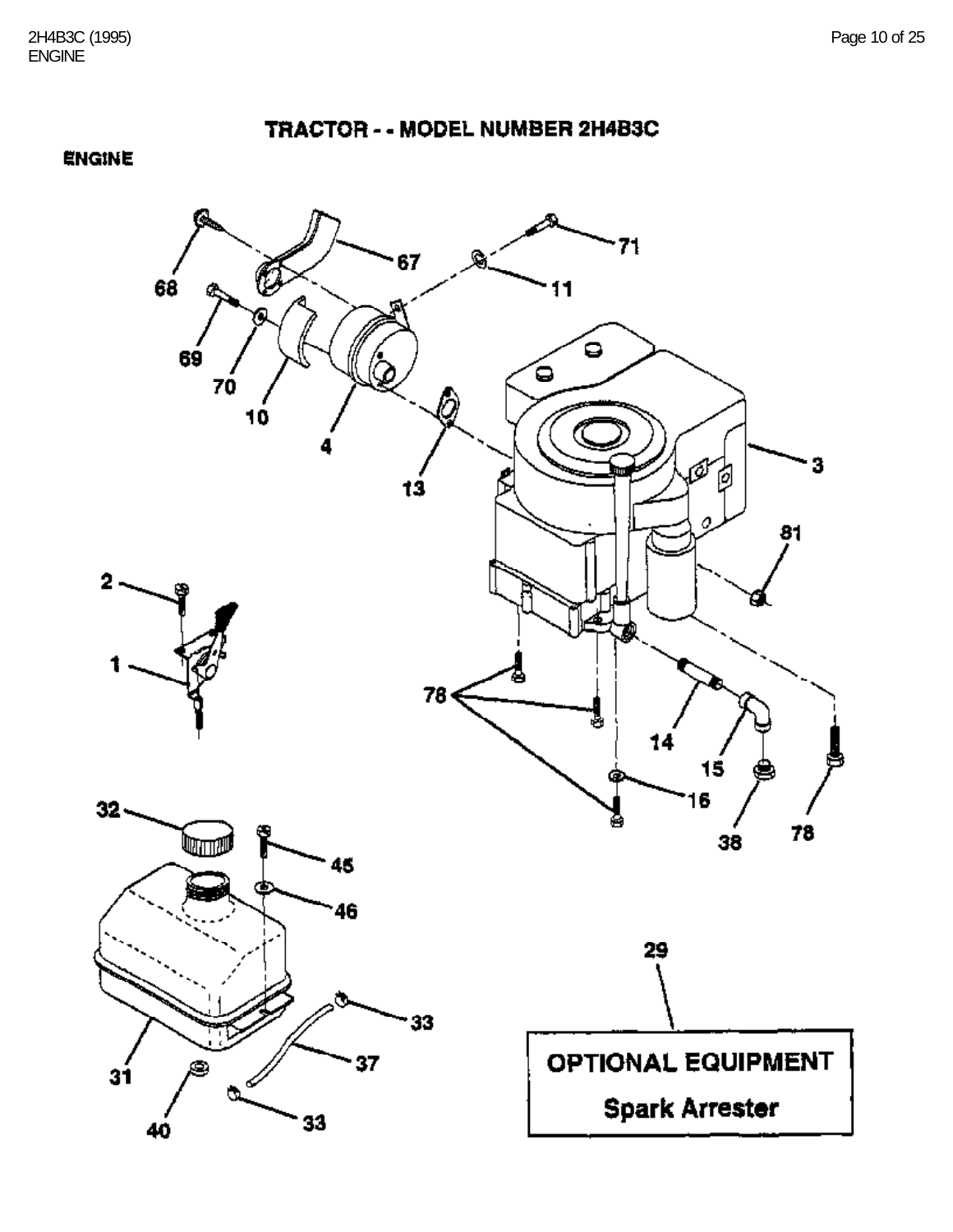|    | Ref # Part Number | Qty        | Description              |
|----|-------------------|------------|--------------------------|
|    | 1 132771          |            | THROTTLE CONTROL         |
|    | 2 17720410        |            | <b>SCREW LT</b>          |
|    | 3 289707          |            | <b>ENGINE B&amp;S</b>    |
|    | 4 101273M         |            | <b>MUFFLER LTV</b>       |
|    | 10 101159L        |            | SHIELD HEAT LTV          |
|    | 11 10040400       |            | <b>LOCKWASHER</b>        |
|    | 13 125593X        |            | SUB= 272293              |
|    | 14 13280324       |            | PIPE NIPPLE              |
|    | 15 13200300       |            | <b>ELBOW</b>             |
|    | 16 11050600       |            | <b>LOCKWASHER</b>        |
|    | 29 137180         |            | SUB= 532137180           |
| 31 | 109202X           |            | TANK.FUEL.LT.            |
|    | 32 140527         |            | <b>CAP ASM FUEL</b>      |
|    | 33 123487X        |            | <b>HOSE CLAMP</b>        |
|    | 37 137040         |            | <b>LINE FUEL</b>         |
|    | 40 124028X        |            | SUB= 532124028           |
|    | 45 17490412       |            | <b>SCREW HEX CRT</b>     |
|    | 46 19091416       |            | <b>WASHER</b>            |
|    | 67 108767X        |            | <b>DEFLECTOR MUFFLER</b> |
|    | 68 17030808       |            | SUB=17030814             |
|    | 69 74780556       |            | "BOLT,HEX"               |
|    | 70 19111012       |            | <b>WASHER T</b>          |
|    | 71 71110408       |            | <b>BOLT HXHD FIN</b>     |
|    | 78 17490620       |            | <b>SCREW</b>             |
|    | 81 73510400       | <b>NUT</b> |                          |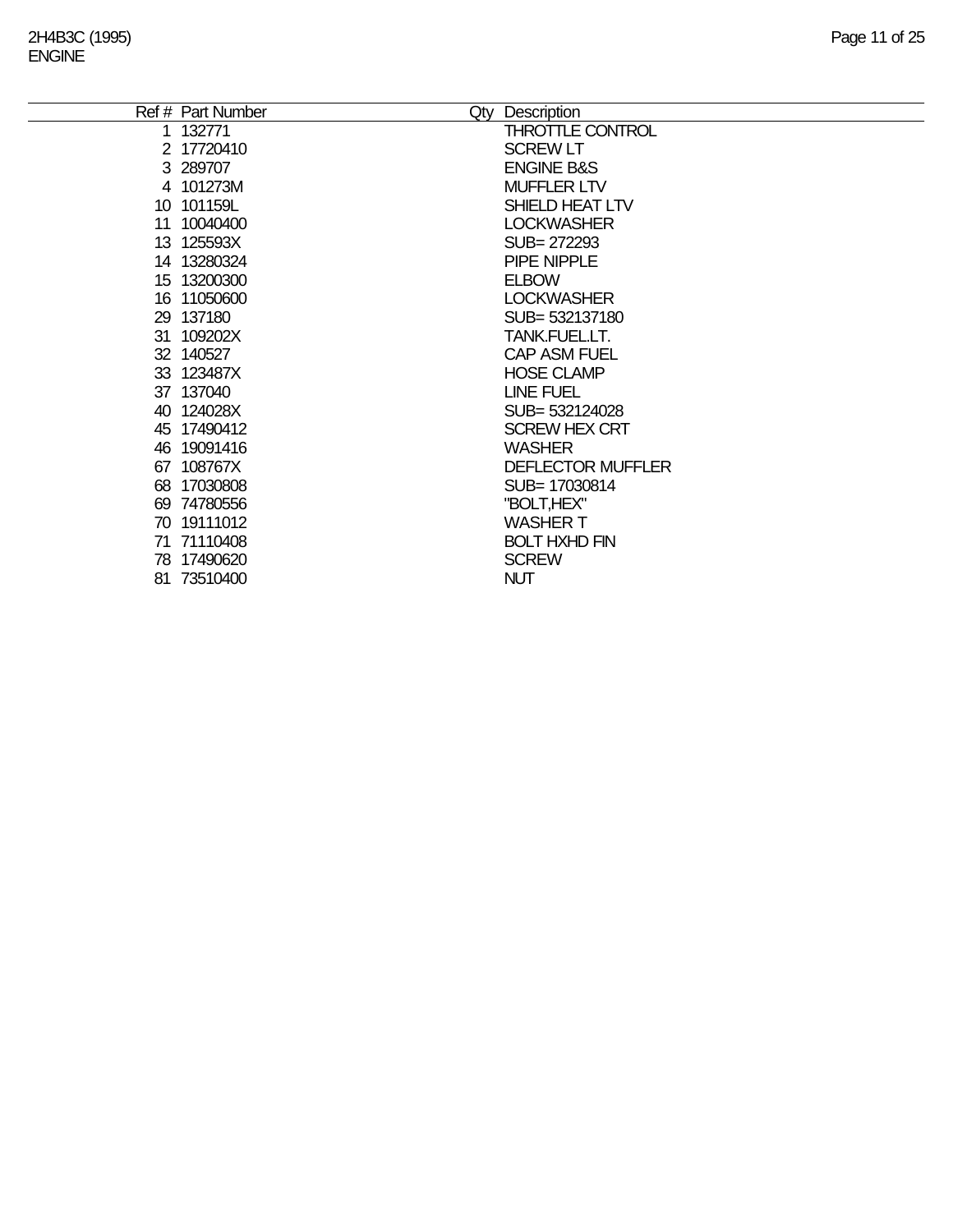



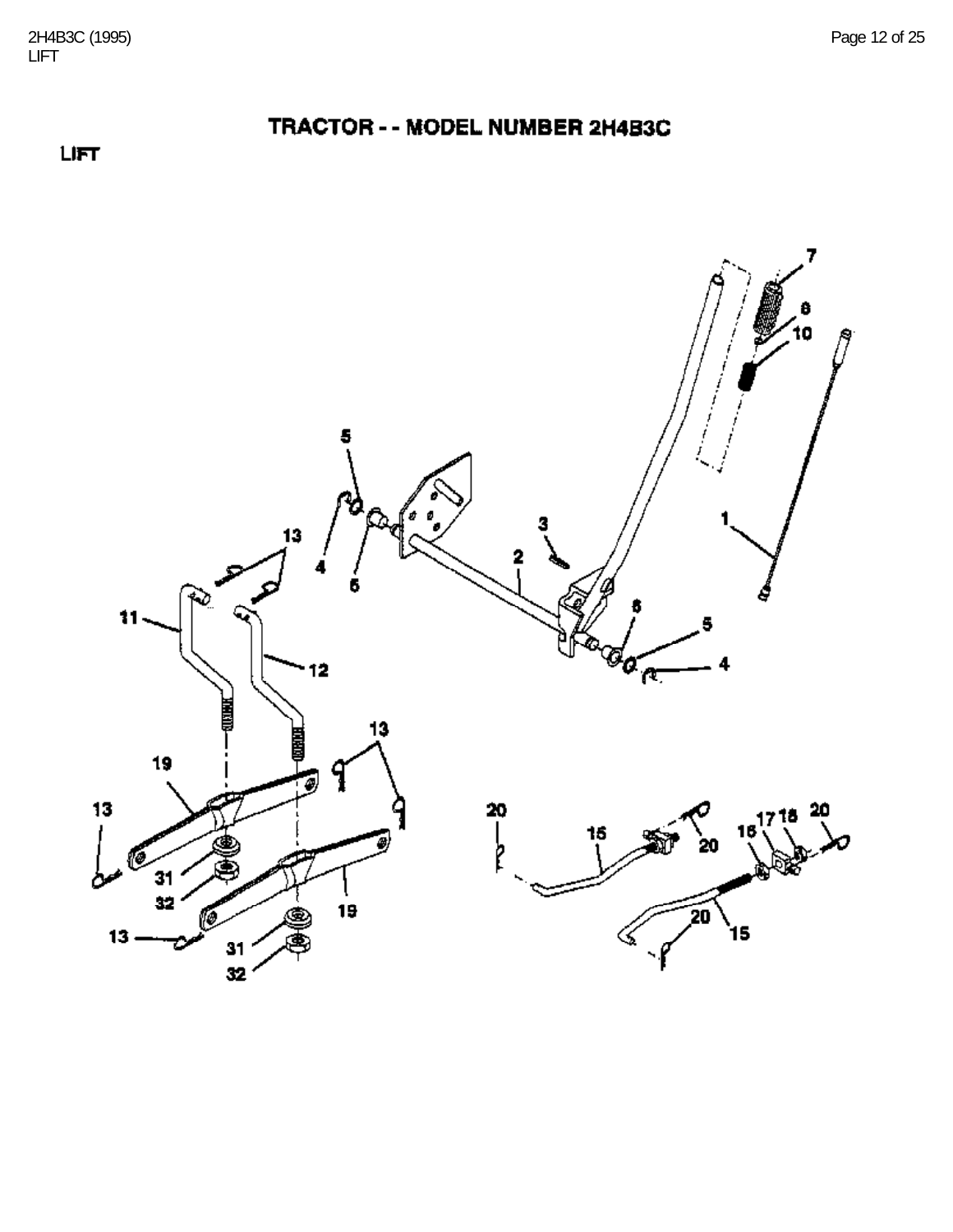|    | Ref # Part Number<br>Qty | Description            |
|----|--------------------------|------------------------|
|    | 136973                   | <b>WIRE ASM</b>        |
|    | 2 122507X                | SUB= 145117            |
|    | 3 105767X                | PIN-GROOVE LT          |
|    | 4 12000002               | SUB= 2225J             |
|    | 5 19211621               | <b>WASHER</b>          |
|    | 6 120183X                | <b>NYLON BEARING</b>   |
|    | 7 109413X                | <b>GRIP</b>            |
|    | 8 124526X                | SUB= 125925X           |
|    | 10 122512X               | SUB= 532122512         |
| 11 | 139865                   | SUB=918139865          |
|    | 12 139866                | SUB= 151140            |
|    | 13 4939M                 | SUB=85902              |
|    | 15 127218                | <b>LINK.FRONT</b>      |
|    | 16 73350800              | <b>NUT</b>             |
|    | 17 130171                | <b>TRUNION</b>         |
|    | 18 73800800              | NUT.LK.W/WSH.1/2.      |
|    | 19 139868                | <b>ARM SUSP REAR</b>   |
|    | 20 3146R                 | <b>RETAINER.SPRING</b> |
|    | 31 140302                | <b>BEARING PVT LH</b>  |
|    | 32 73540600              | NUT.CROWNLOCK.3/8      |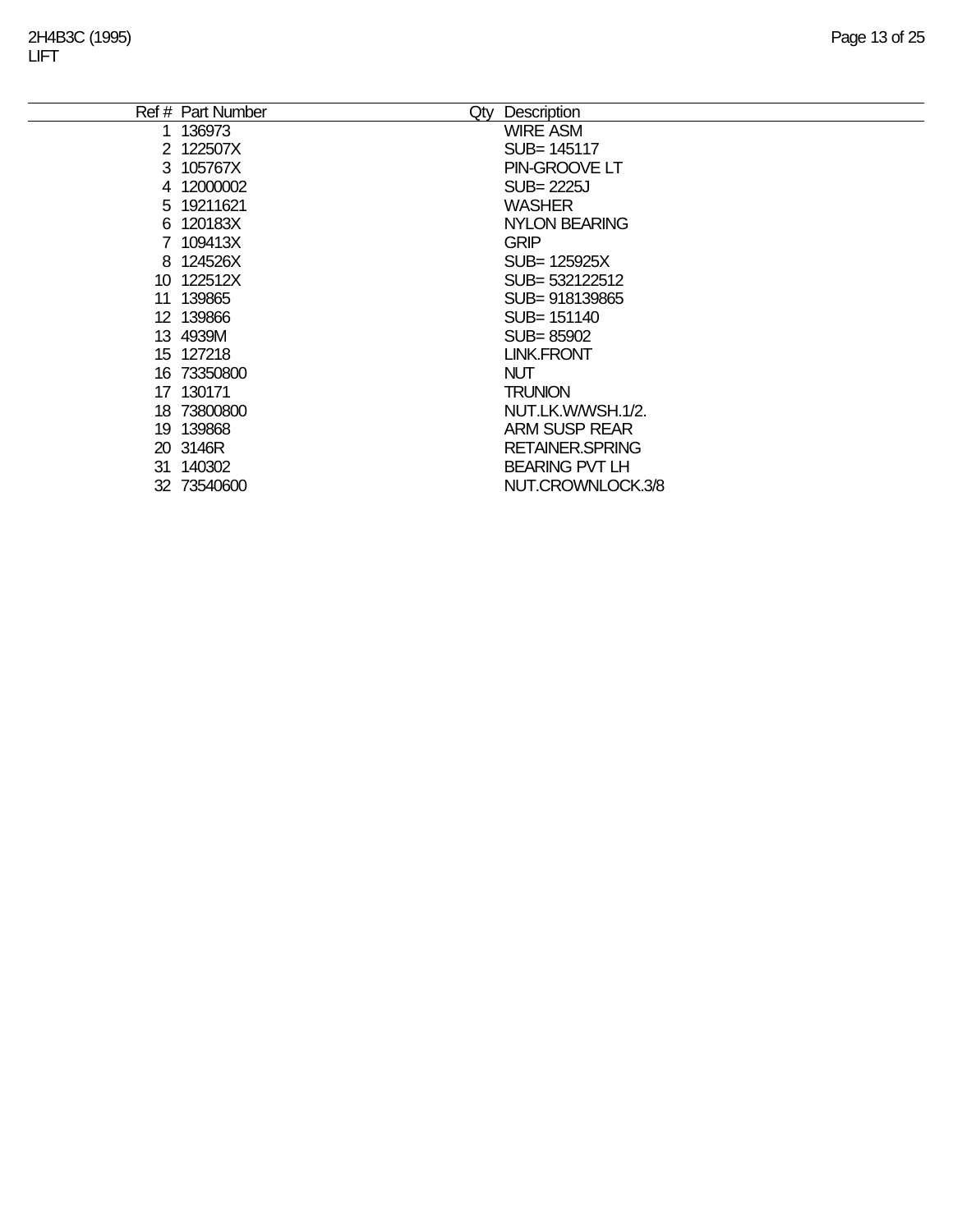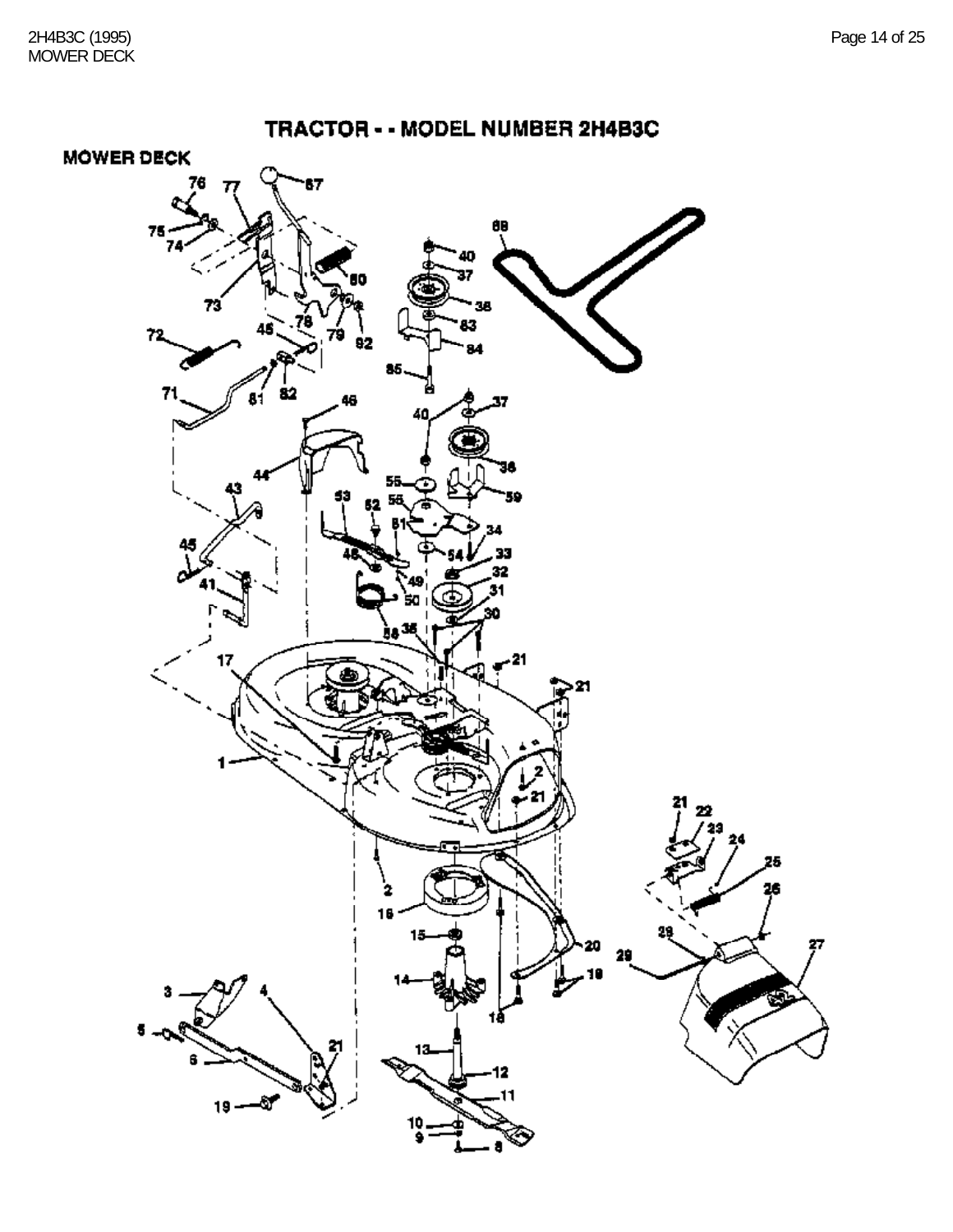| Ref # Part Number | Qty Description          |
|-------------------|--------------------------|
| 1 144393          | DECK.WELD.42.            |
| 2 72140506        | <b>BOLT</b>              |
| 3 138017          | BRKT ASM SWAY BAR        |
|                   |                          |
| 4 138440          | <b>BRKT DECK SW BAR</b>  |
| 5 4939M           | SUB=85902                |
| 6 130832          | SUB= 130833              |
| 8 850857          | <b>BLADE BOLT</b>        |
| 9 10030600        | SUB= 10040600            |
|                   |                          |
| 10 140296         | WASHER.HARD.BLADE        |
| 11 138498         | "BLADE.42"" HIPERF"      |
| 12 129895         | <b>BEARING.BALL</b>      |
| 13 137645         | SUB= 137646              |
| 14 128774         | <b>HSG ASM MANDREL</b>   |
|                   |                          |
| 15 110485X        | <b>BEARING</b>           |
| 16 140329         | STRIPPER RND MWR         |
| 17 72110610       | BOLT RDHD 3/8-16         |
| 18 72140505       | <b>BOLT</b>              |
| 19 132827         | <b>BOLT SHD 5/16-18</b>  |
| 20 136888         | SUB=918136888            |
|                   |                          |
| 21 73680500       | SUB=73690500             |
| 22 134753         | STIFFENER BRKT           |
| 23 131267         | <b>DEFLECTOR BRKT</b>    |
| 24 105304X        | CAP-SLEEVE LT            |
| 25 123713X        | <b>SPRING TORSION</b>    |
|                   |                          |
| 26 110452X        | <b>NUT PUSH M</b>        |
| 27 130968         | DEFLECTOR.SHIELD         |
| 28 19111016       | <b>WASHER</b>            |
| 29 131491         | <b>HINGE ROD</b>         |
| 30 138776         | SUB= 157722              |
|                   |                          |
| 31 129963         | <b>WASHER</b>            |
| 32 129861         | SUB= 153535              |
| 33 137266         | SUB= 139729              |
| 34 72110614       | <b>BOLT</b>              |
| 35 133835         | <b>XMAS TREE FASTNER</b> |
| 36 131494         | <b>FLAT IDLER PULLEY</b> |
|                   |                          |
| 37 19131316       | <b>WASHER</b>            |
| 40 73680600       | SUB=73690600             |
| 41 133551         | PIVOT ROD                |
| 43 140083         | <b>ROD CLUTCH W/NIBS</b> |
| 44 140088         | <b>GUARD MAND LH BLK</b> |
| 45 4497H          | <b>RETAINER M</b>        |
|                   |                          |
| 46 137729         | SCREW.1/4-20X5/8         |
| 48 133944         | <b>HARD SMALL WASHER</b> |
| 49 133940         | SUB= 151785              |
| 50 131340         | SHOULDER BOLT            |
| 51 69180          | <b>LOCKNUT</b>           |
| 52 139888         | BOLT.SHLD.5/16-18        |
|                   |                          |
| 53 131845         | <b>BRAKE PAD ARM ASM</b> |
| 54 133943         | <b>HARDENED WASHER</b>   |
| 55 140084         | SUB= 151785              |
| 56 122052X        | <b>SPACER RETAINER</b>   |
| 58 140086         | <b>SPRING TORSN BRAK</b> |
|                   |                          |
| 59 141043         | <b>GUARD IDLER TUV</b>   |
| 67 106932X        | KNOB T(3/8 HOLE)         |
| 68 144200         | BELT.V.T-PATH            |
| 71 142427         | ROD CLUTCH 38/42         |
| 72 131870         | <b>RETURN SPRING</b>     |
|                   |                          |
| 73 127847         | <b>CLUTCH ARM SECOND</b> |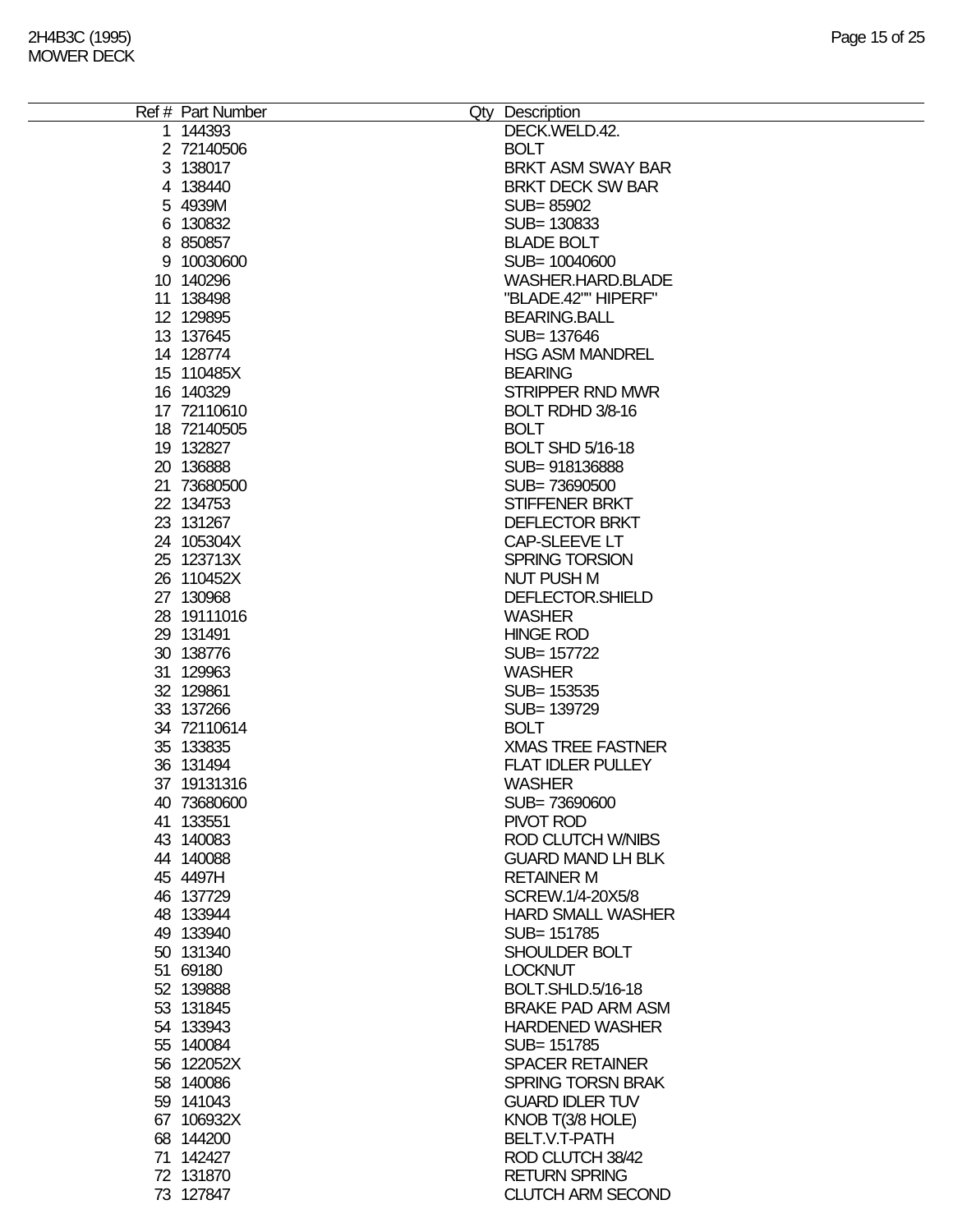|    | Ref # Part Number | Description<br>Qty   |
|----|-------------------|----------------------|
|    | 74 121748X        | <b>WASHER</b>        |
|    | 75 12000029       | <b>RING</b>          |
|    | 76 128903         | <b>SHOULDER BOLT</b> |
| 77 | 127845            | <b>SPRING KEEPER</b> |
|    | 78 140334         | SUB= 154810          |
|    | 79 127498         | <b>BUSHING</b>       |
|    | 80 128759         | SUB= 918128759       |
|    | 81 73350600       | <b>NUT</b>           |
|    | 82 142028         | <b>TRUNION ADJ</b>   |
|    | 83 120958X        | <b>WASHER</b>        |
|    | 84 144394         | SUB=156084           |
|    | 85 72140620       | <b>BOLT</b>          |
|    | 92 73800600       | <b>NUT</b>           |
|    | 130794            | <b>MANDREL ASM</b>   |
|    | 144783            | SUB= 164962          |
|    |                   |                      |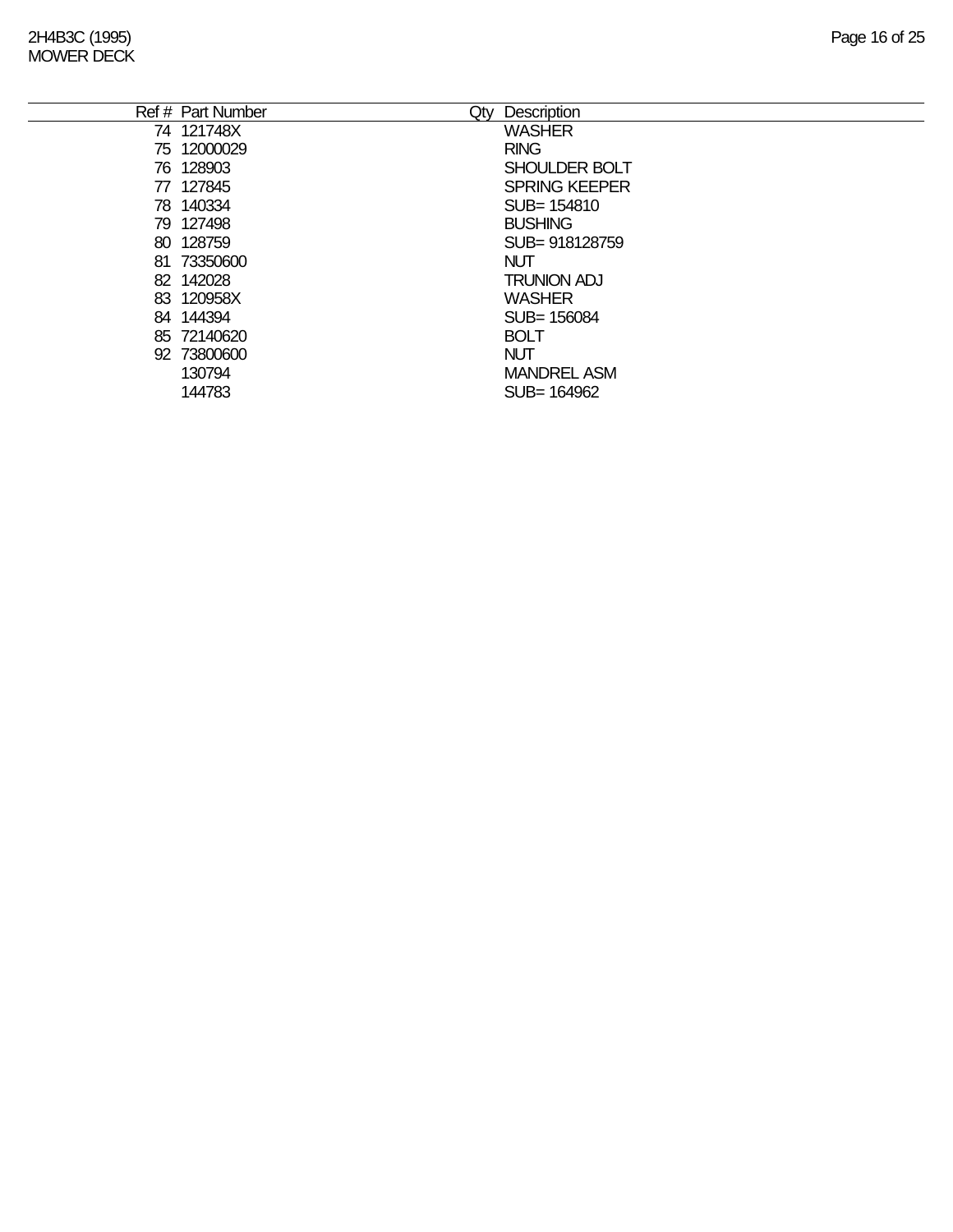## **SEAT ASSEMBLY**



**NOTE:** All component dimensions given in U.S. inches  $1$  lnch = 25.4 mm.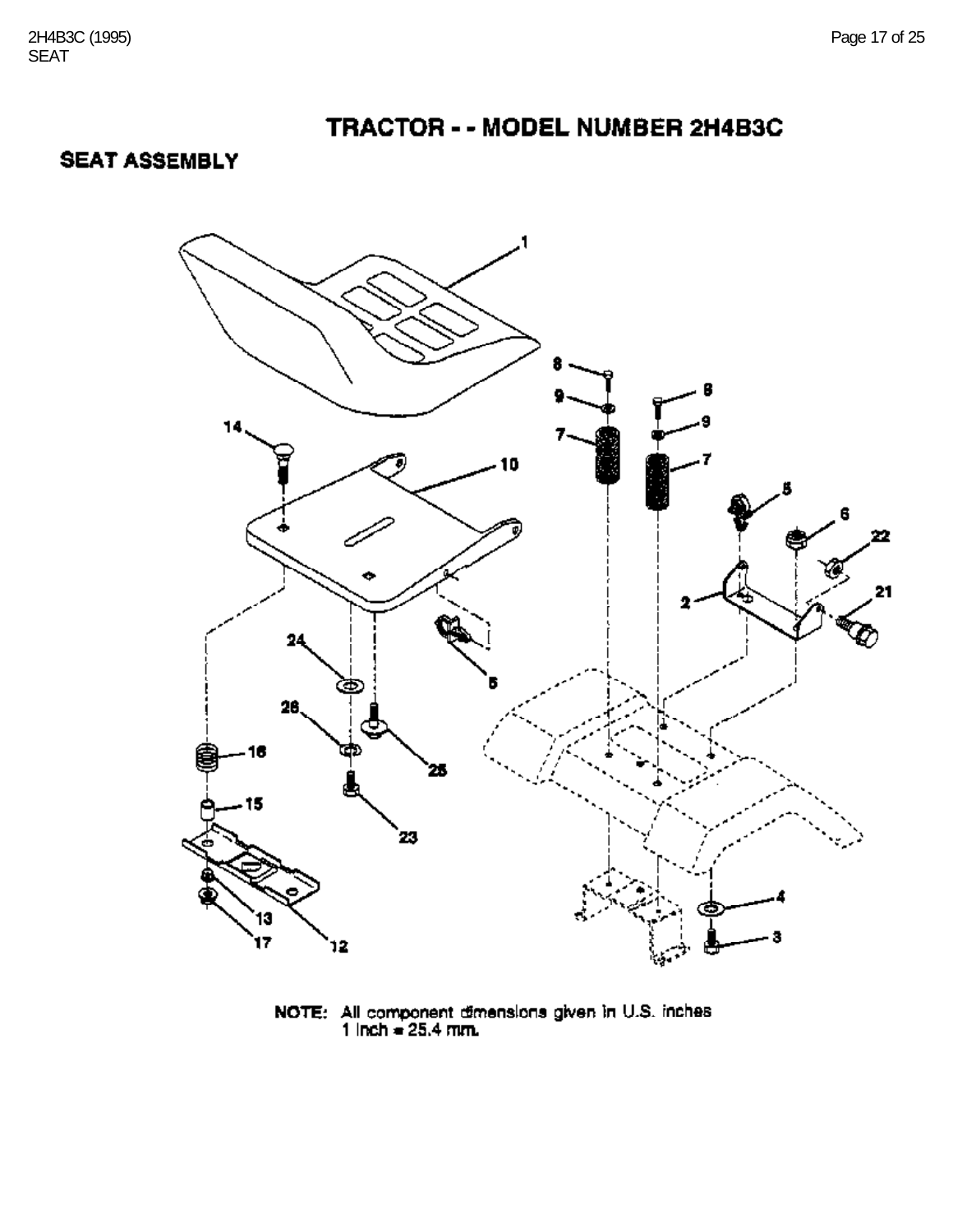| Ref # Part Number | Qty | Description              |
|-------------------|-----|--------------------------|
| 1 127427          |     | SUB= 140119              |
| 2 140551          |     | <b>BRACKET PVT SEAT</b>  |
| 3 74760616        |     | <b>BOLT</b>              |
| 4 19131610        |     | <b>WASHER PM</b>         |
| 5 145006          |     | <b>CLIP.PUSH-IN.HING</b> |
| 6 73800600        |     | <b>NUT</b>               |
| 7 124181X         |     | <b>SPRING COMPRESSIO</b> |
| 8 17490616        |     | SCREW GTV                |
| 9 19131614        |     | <b>WASHER</b>            |
| 10 140552         |     | SUB= 155925              |
| 12 121246X        |     | <b>BRKT SWITCH</b>       |
| 13 121248X        |     | <b>BUSHING</b>           |
| 14 72050411       |     | SUB=872050411            |
| 15 134300         |     | <b>SPLIT SPACER</b>      |
| 16 121250X        |     | <b>SPRING</b>            |
| 17 123976X        |     | SUB= 73900400            |
| 21 139888         |     | BOLT.SHLD.5/16-18        |
| 22 73800500       |     | <b>NUT</b>               |
| 23 74780814       |     | <b>BOLT</b>              |
| 24 19171912       |     | <b>WASHER</b>            |
| 25 127018X        |     | "BOLT, SHOULDER"         |
| 26 10040800       |     | <b>LOCKWASHER</b>        |
|                   |     |                          |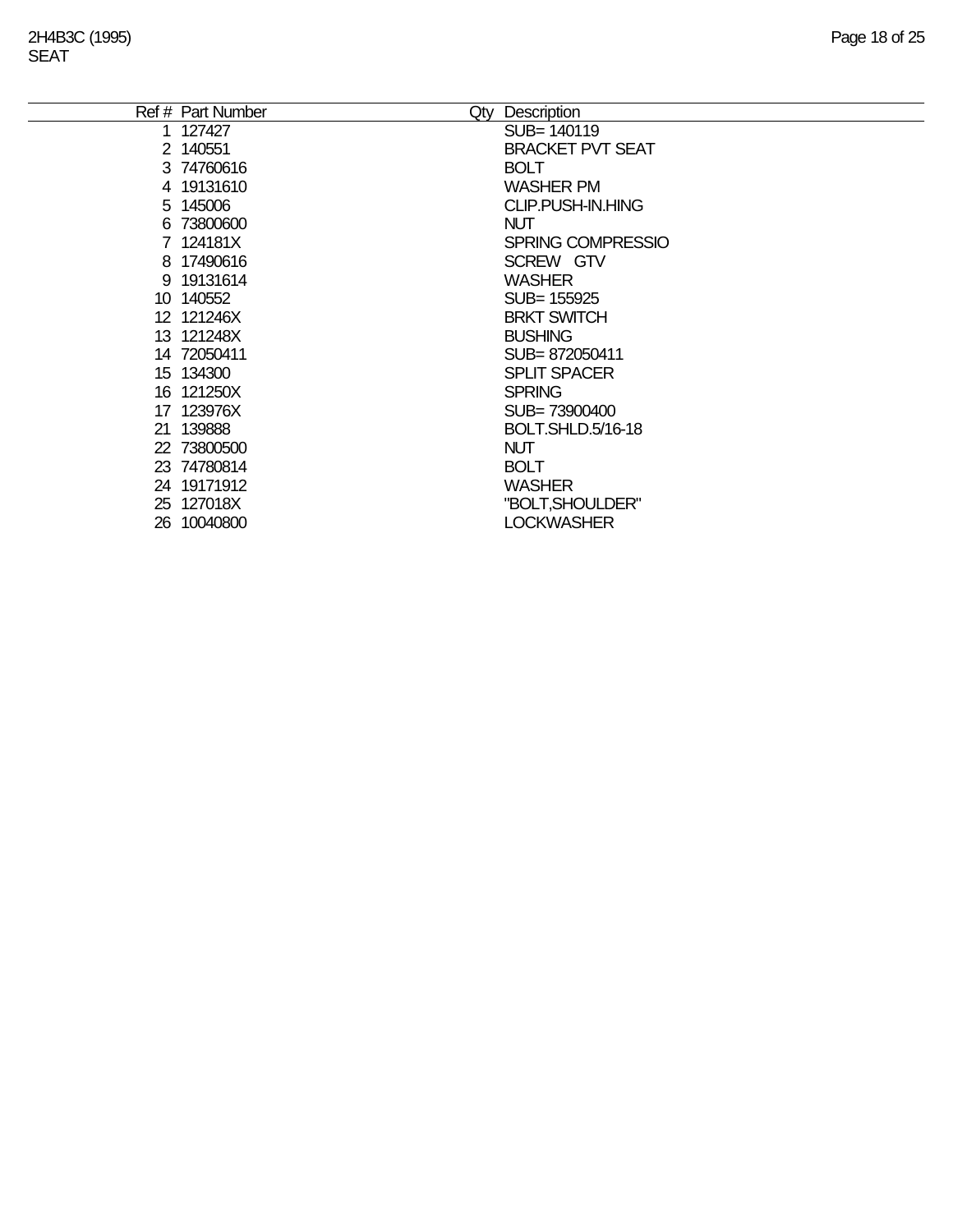### STEERING ASSEMBLY

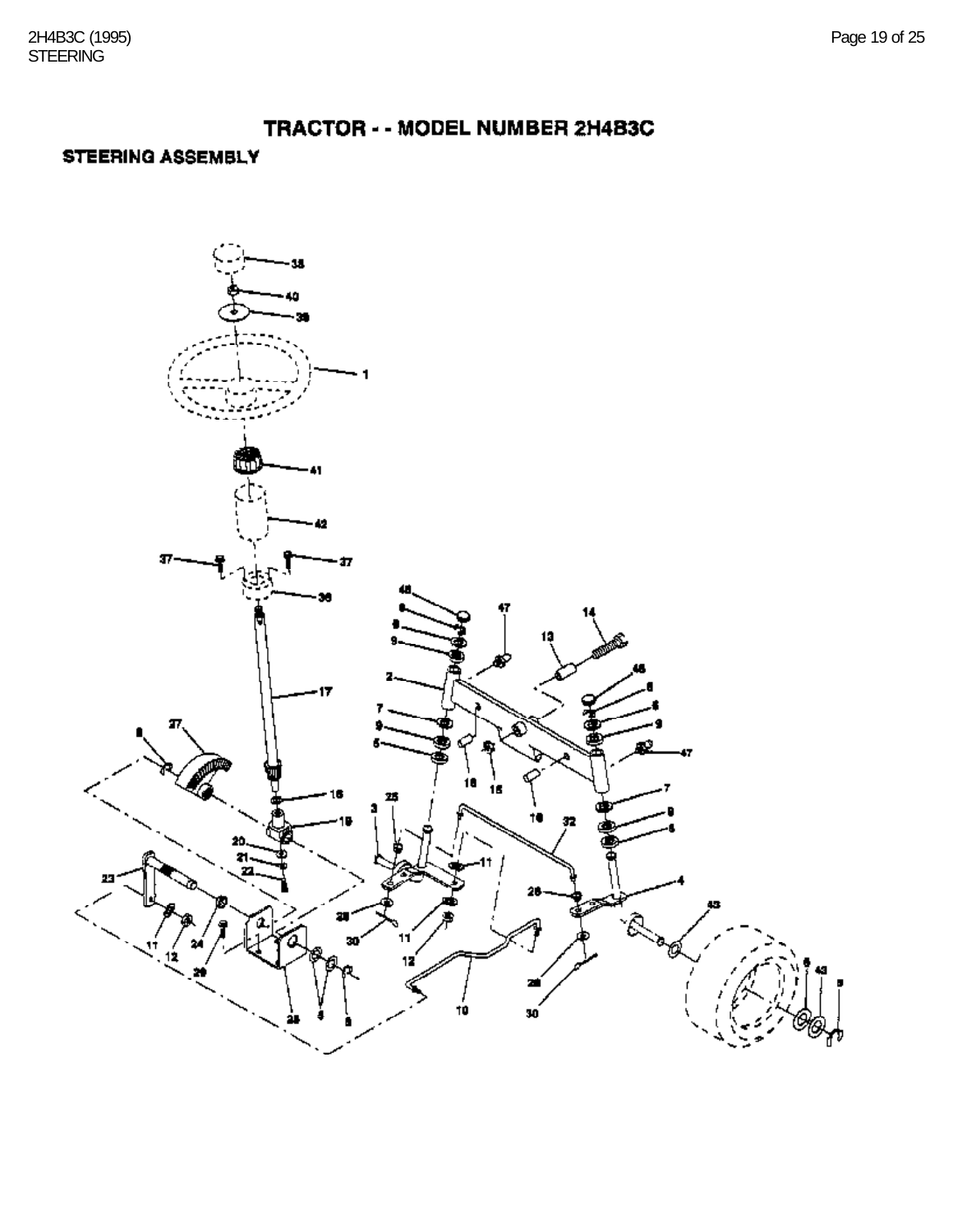| 1 133741<br>SUB= 150547<br>2 142033<br><b>AXLE ASM FRONT</b><br>3 135227<br>SPINDLE LH<br>4 135228<br>SPINDLE RH<br>5 6266H<br><b>WASHER T</b><br>6 121748X<br><b>WASHER</b><br>7 19272016<br><b>WASHER</b><br>8 12000029<br><b>RING</b><br>9 3366R<br>COL. SRTG. BEAR.<br>10 130468<br>SUB=532130468<br>11 10040600<br><b>LOCKWASHER</b><br>12 73610600<br><b>SUB=7810H</b><br>13 110438X<br><b>BEARING</b><br>14 74011056<br>BOLT HEX 5/8-11<br>15 7390100<br>SUB=73901000<br>16 132624<br><b>AXLE PIN</b><br>17 132614<br><b>SHAFT ASM</b><br>18 57079<br><b>THRUST WASHER</b><br>19 124035X<br>SUPPORT.SHAFT<br>20 126684X<br>SUB=532126684<br>21 10040400<br><b>LOCKWASHER</b><br>22 71070410<br>"SCREW, SPECIAL"<br>23 127501<br>SUB= 918127501<br>24 109816X<br><b>NYLINER T</b><br>25 124036X<br>"BRKT, STEERING"<br>26 126847X<br><b>BUSHING.DRAGLINK</b><br>27 136874<br><b>GEAR SECTOR</b><br>28 19131416<br><b>WASHER</b><br><b>SCREW</b><br>29 17490612<br>30 76020412<br>COTTER PIN<br>32 130465<br><b>TIE ROD</b><br>36 132196<br>SUB= 155106<br>37 17431008<br>SUB= 98000165<br>38 133742<br>ST WHL INSERT CAP<br>39 19133808<br><b>WASHER T</b><br>40 7810H<br><b>GRIPCO NUT</b><br>41 104820X<br><b>ADAPTER-WHEEL LT</b><br>42 124418X<br>"TUBE, STR SHAFT"<br>43 121749X<br><b>WASHER</b><br>CAP<br>46 121232X<br>47 6855M<br><b>ZERKM</b> | Ref # Part Number | Qty Description |
|---------------------------------------------------------------------------------------------------------------------------------------------------------------------------------------------------------------------------------------------------------------------------------------------------------------------------------------------------------------------------------------------------------------------------------------------------------------------------------------------------------------------------------------------------------------------------------------------------------------------------------------------------------------------------------------------------------------------------------------------------------------------------------------------------------------------------------------------------------------------------------------------------------------------------------------------------------------------------------------------------------------------------------------------------------------------------------------------------------------------------------------------------------------------------------------------------------------------------------------------------------------------------------------------------------------------------------------------------------------|-------------------|-----------------|
|                                                                                                                                                                                                                                                                                                                                                                                                                                                                                                                                                                                                                                                                                                                                                                                                                                                                                                                                                                                                                                                                                                                                                                                                                                                                                                                                                               |                   |                 |
|                                                                                                                                                                                                                                                                                                                                                                                                                                                                                                                                                                                                                                                                                                                                                                                                                                                                                                                                                                                                                                                                                                                                                                                                                                                                                                                                                               |                   |                 |
|                                                                                                                                                                                                                                                                                                                                                                                                                                                                                                                                                                                                                                                                                                                                                                                                                                                                                                                                                                                                                                                                                                                                                                                                                                                                                                                                                               |                   |                 |
|                                                                                                                                                                                                                                                                                                                                                                                                                                                                                                                                                                                                                                                                                                                                                                                                                                                                                                                                                                                                                                                                                                                                                                                                                                                                                                                                                               |                   |                 |
|                                                                                                                                                                                                                                                                                                                                                                                                                                                                                                                                                                                                                                                                                                                                                                                                                                                                                                                                                                                                                                                                                                                                                                                                                                                                                                                                                               |                   |                 |
|                                                                                                                                                                                                                                                                                                                                                                                                                                                                                                                                                                                                                                                                                                                                                                                                                                                                                                                                                                                                                                                                                                                                                                                                                                                                                                                                                               |                   |                 |
|                                                                                                                                                                                                                                                                                                                                                                                                                                                                                                                                                                                                                                                                                                                                                                                                                                                                                                                                                                                                                                                                                                                                                                                                                                                                                                                                                               |                   |                 |
|                                                                                                                                                                                                                                                                                                                                                                                                                                                                                                                                                                                                                                                                                                                                                                                                                                                                                                                                                                                                                                                                                                                                                                                                                                                                                                                                                               |                   |                 |
|                                                                                                                                                                                                                                                                                                                                                                                                                                                                                                                                                                                                                                                                                                                                                                                                                                                                                                                                                                                                                                                                                                                                                                                                                                                                                                                                                               |                   |                 |
|                                                                                                                                                                                                                                                                                                                                                                                                                                                                                                                                                                                                                                                                                                                                                                                                                                                                                                                                                                                                                                                                                                                                                                                                                                                                                                                                                               |                   |                 |
|                                                                                                                                                                                                                                                                                                                                                                                                                                                                                                                                                                                                                                                                                                                                                                                                                                                                                                                                                                                                                                                                                                                                                                                                                                                                                                                                                               |                   |                 |
|                                                                                                                                                                                                                                                                                                                                                                                                                                                                                                                                                                                                                                                                                                                                                                                                                                                                                                                                                                                                                                                                                                                                                                                                                                                                                                                                                               |                   |                 |
|                                                                                                                                                                                                                                                                                                                                                                                                                                                                                                                                                                                                                                                                                                                                                                                                                                                                                                                                                                                                                                                                                                                                                                                                                                                                                                                                                               |                   |                 |
|                                                                                                                                                                                                                                                                                                                                                                                                                                                                                                                                                                                                                                                                                                                                                                                                                                                                                                                                                                                                                                                                                                                                                                                                                                                                                                                                                               |                   |                 |
|                                                                                                                                                                                                                                                                                                                                                                                                                                                                                                                                                                                                                                                                                                                                                                                                                                                                                                                                                                                                                                                                                                                                                                                                                                                                                                                                                               |                   |                 |
|                                                                                                                                                                                                                                                                                                                                                                                                                                                                                                                                                                                                                                                                                                                                                                                                                                                                                                                                                                                                                                                                                                                                                                                                                                                                                                                                                               |                   |                 |
|                                                                                                                                                                                                                                                                                                                                                                                                                                                                                                                                                                                                                                                                                                                                                                                                                                                                                                                                                                                                                                                                                                                                                                                                                                                                                                                                                               |                   |                 |
|                                                                                                                                                                                                                                                                                                                                                                                                                                                                                                                                                                                                                                                                                                                                                                                                                                                                                                                                                                                                                                                                                                                                                                                                                                                                                                                                                               |                   |                 |
|                                                                                                                                                                                                                                                                                                                                                                                                                                                                                                                                                                                                                                                                                                                                                                                                                                                                                                                                                                                                                                                                                                                                                                                                                                                                                                                                                               |                   |                 |
|                                                                                                                                                                                                                                                                                                                                                                                                                                                                                                                                                                                                                                                                                                                                                                                                                                                                                                                                                                                                                                                                                                                                                                                                                                                                                                                                                               |                   |                 |
|                                                                                                                                                                                                                                                                                                                                                                                                                                                                                                                                                                                                                                                                                                                                                                                                                                                                                                                                                                                                                                                                                                                                                                                                                                                                                                                                                               |                   |                 |
|                                                                                                                                                                                                                                                                                                                                                                                                                                                                                                                                                                                                                                                                                                                                                                                                                                                                                                                                                                                                                                                                                                                                                                                                                                                                                                                                                               |                   |                 |
|                                                                                                                                                                                                                                                                                                                                                                                                                                                                                                                                                                                                                                                                                                                                                                                                                                                                                                                                                                                                                                                                                                                                                                                                                                                                                                                                                               |                   |                 |
|                                                                                                                                                                                                                                                                                                                                                                                                                                                                                                                                                                                                                                                                                                                                                                                                                                                                                                                                                                                                                                                                                                                                                                                                                                                                                                                                                               |                   |                 |
|                                                                                                                                                                                                                                                                                                                                                                                                                                                                                                                                                                                                                                                                                                                                                                                                                                                                                                                                                                                                                                                                                                                                                                                                                                                                                                                                                               |                   |                 |
|                                                                                                                                                                                                                                                                                                                                                                                                                                                                                                                                                                                                                                                                                                                                                                                                                                                                                                                                                                                                                                                                                                                                                                                                                                                                                                                                                               |                   |                 |
|                                                                                                                                                                                                                                                                                                                                                                                                                                                                                                                                                                                                                                                                                                                                                                                                                                                                                                                                                                                                                                                                                                                                                                                                                                                                                                                                                               |                   |                 |
|                                                                                                                                                                                                                                                                                                                                                                                                                                                                                                                                                                                                                                                                                                                                                                                                                                                                                                                                                                                                                                                                                                                                                                                                                                                                                                                                                               |                   |                 |
|                                                                                                                                                                                                                                                                                                                                                                                                                                                                                                                                                                                                                                                                                                                                                                                                                                                                                                                                                                                                                                                                                                                                                                                                                                                                                                                                                               |                   |                 |
|                                                                                                                                                                                                                                                                                                                                                                                                                                                                                                                                                                                                                                                                                                                                                                                                                                                                                                                                                                                                                                                                                                                                                                                                                                                                                                                                                               |                   |                 |
|                                                                                                                                                                                                                                                                                                                                                                                                                                                                                                                                                                                                                                                                                                                                                                                                                                                                                                                                                                                                                                                                                                                                                                                                                                                                                                                                                               |                   |                 |
|                                                                                                                                                                                                                                                                                                                                                                                                                                                                                                                                                                                                                                                                                                                                                                                                                                                                                                                                                                                                                                                                                                                                                                                                                                                                                                                                                               |                   |                 |
|                                                                                                                                                                                                                                                                                                                                                                                                                                                                                                                                                                                                                                                                                                                                                                                                                                                                                                                                                                                                                                                                                                                                                                                                                                                                                                                                                               |                   |                 |
|                                                                                                                                                                                                                                                                                                                                                                                                                                                                                                                                                                                                                                                                                                                                                                                                                                                                                                                                                                                                                                                                                                                                                                                                                                                                                                                                                               |                   |                 |
|                                                                                                                                                                                                                                                                                                                                                                                                                                                                                                                                                                                                                                                                                                                                                                                                                                                                                                                                                                                                                                                                                                                                                                                                                                                                                                                                                               |                   |                 |
|                                                                                                                                                                                                                                                                                                                                                                                                                                                                                                                                                                                                                                                                                                                                                                                                                                                                                                                                                                                                                                                                                                                                                                                                                                                                                                                                                               |                   |                 |
|                                                                                                                                                                                                                                                                                                                                                                                                                                                                                                                                                                                                                                                                                                                                                                                                                                                                                                                                                                                                                                                                                                                                                                                                                                                                                                                                                               |                   |                 |
|                                                                                                                                                                                                                                                                                                                                                                                                                                                                                                                                                                                                                                                                                                                                                                                                                                                                                                                                                                                                                                                                                                                                                                                                                                                                                                                                                               |                   |                 |
|                                                                                                                                                                                                                                                                                                                                                                                                                                                                                                                                                                                                                                                                                                                                                                                                                                                                                                                                                                                                                                                                                                                                                                                                                                                                                                                                                               |                   |                 |
|                                                                                                                                                                                                                                                                                                                                                                                                                                                                                                                                                                                                                                                                                                                                                                                                                                                                                                                                                                                                                                                                                                                                                                                                                                                                                                                                                               |                   |                 |
|                                                                                                                                                                                                                                                                                                                                                                                                                                                                                                                                                                                                                                                                                                                                                                                                                                                                                                                                                                                                                                                                                                                                                                                                                                                                                                                                                               |                   |                 |
|                                                                                                                                                                                                                                                                                                                                                                                                                                                                                                                                                                                                                                                                                                                                                                                                                                                                                                                                                                                                                                                                                                                                                                                                                                                                                                                                                               |                   |                 |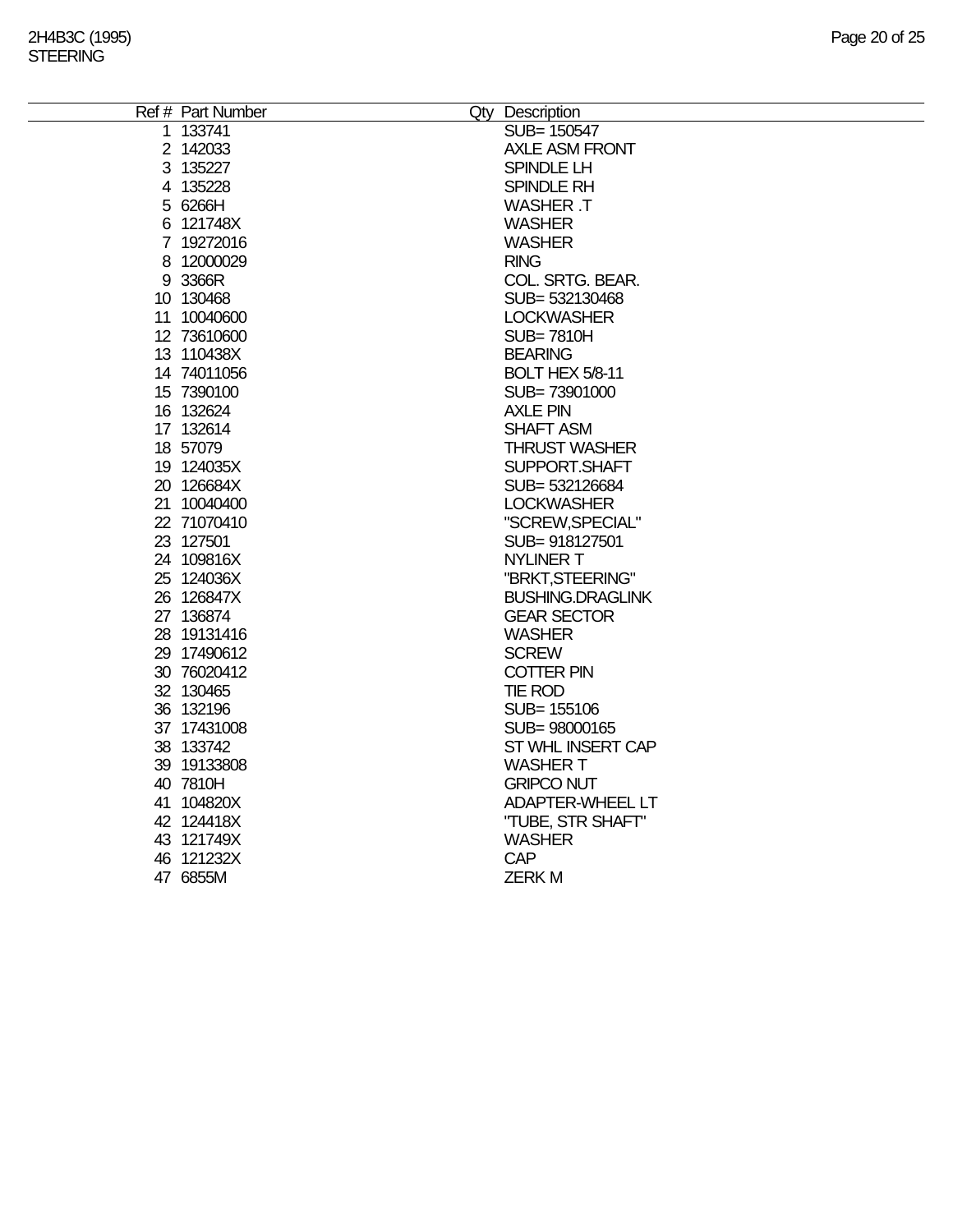# TRACTOR - - MODEL NUMBER 2H4B3C TRANSAXLE DANA - MODEL NUMBER 4360-79

**TRANSAXLE** 

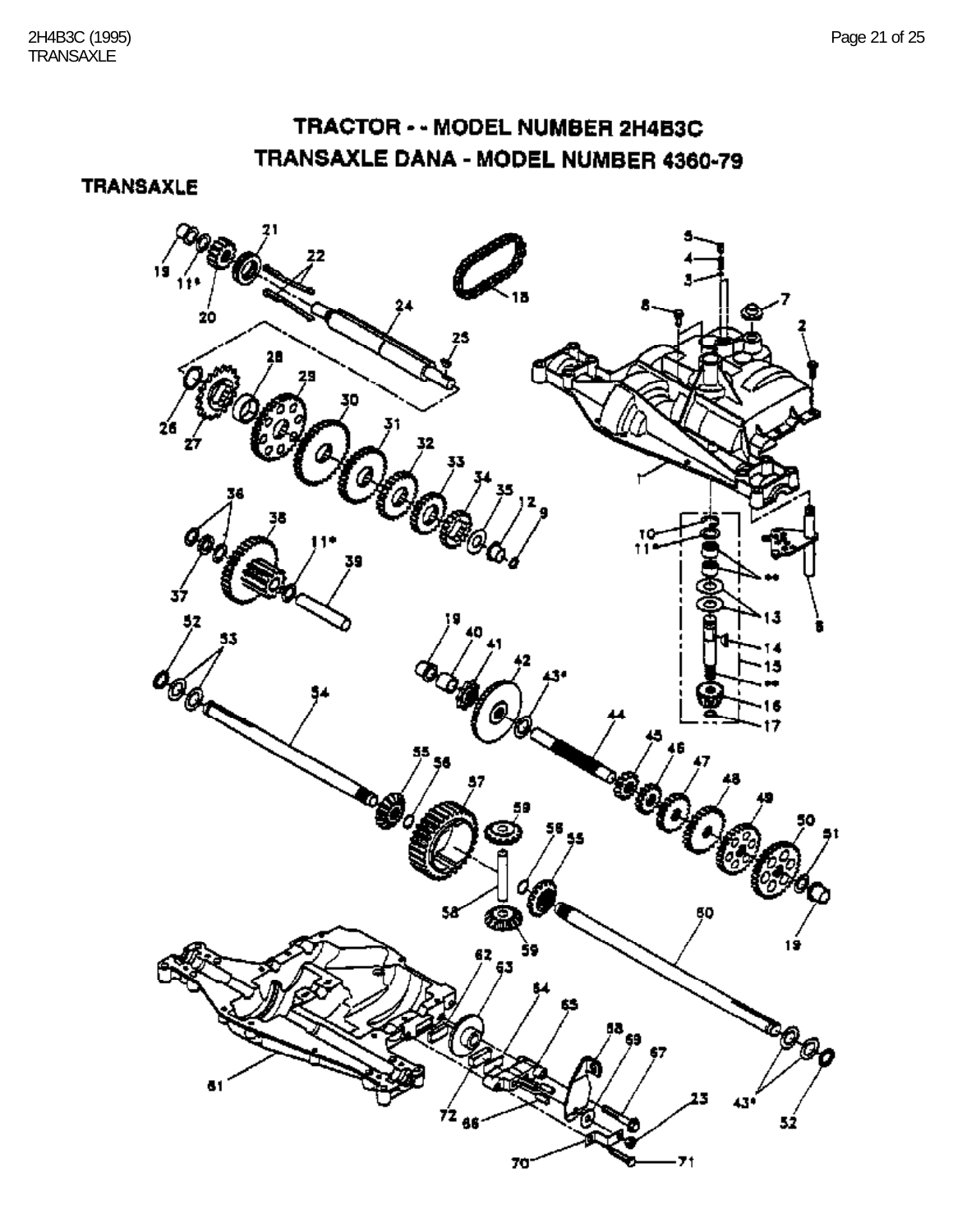|  | Ref # Part Number<br>1 142671 | Qty Description<br><b>HOUSING UPPER TRN</b> |
|--|-------------------------------|---------------------------------------------|
|  | 2 2274J                       | SUB=74760412                                |
|  | 3 134400                      | SUB= 68003                                  |
|  | 4 105904X                     | "SPRING, DETENT LT"                         |
|  |                               | "SCREW, SET LT"                             |
|  | 5 105905X                     |                                             |
|  | 6 138235                      | <b>KIT SHIFTER ASM</b>                      |
|  | 7 134399                      | SHIFTER BOOT                                |
|  | 8 134791                      | <b>SCREW TAP W/SEAL</b>                     |
|  | 9 138241                      | <b>SQUARE RING</b>                          |
|  | 10 142672                     | <b>SUB=2225J</b>                            |
|  | 11 134793                     | ASM KIT SHIM 4689                           |
|  | 12 142673                     | <b>BEARING FLAN-DANA</b>                    |
|  | 13 120415X<br>14 142674       | <b>WASHER T</b><br><b>KEY WOODRUFF-DANA</b> |
|  | 15 138234                     | AS KIT INPUT SHFT                           |
|  | 16 110078X                    | PINION 14T T                                |
|  | 17 105909X                    | "RING, RETAINING LT"                        |
|  | 18 105910X                    | "CHAIN,24 PTCH LT"                          |
|  | 19 105911X                    | BEARING.FLNG.5510                           |
|  | 20 142675                     | <b>GEAR SPUR 14 TTH</b>                     |
|  | 21 138246                     | <b>COLLAR CLUTCH</b>                        |
|  | 22 138236                     | ASM KIT CLTCH KEY                           |
|  | 23 73810500                   | <b>NUT.LOCK.5/16-24</b>                     |
|  | 24 142676                     | <b>SHAFT INTERM DANA</b>                    |
|  | 25 2244J                      | <b>WOODRUFF KEY</b>                         |
|  | 26 105916X                    | "RING, RETAINING LT"                        |
|  | 27 120470X                    | SPROCKET 18T T                              |
|  | 28 110070X                    | <b>SPACER YT</b>                            |
|  | 29 142677                     | <b>GEAR SPUR 37 TTH</b>                     |
|  | 30 142681                     | <b>GEAR SPUR 35 TTH</b>                     |
|  | 31 120405X                    | SUB= 124644X                                |
|  | 32 108980X                    | GEAR 25T LT                                 |
|  | 33 120406X                    | <b>GEAR SPUR 22 TT</b>                      |
|  | 34 134796                     | SPUR GEAR 19T                               |
|  | 35 105925X                    | "WASHER, PLAIN LT"                          |
|  | 36 2232J                      | WASHER 025                                  |
|  | 37 108978X                    | <b>SPACER</b>                               |
|  | 38 110079X                    | <b>ASSM GEAR COMB</b>                       |
|  | 39 124639X                    | <b>SHAFT IDLER</b>                          |
|  | 40 120472X                    | <b>SPACERT</b>                              |
|  | 41 105928X                    | SPROCKET 9T LT                              |
|  | 42 110084X                    | SUB= 167148                                 |
|  | 43 134394                     | <b>ASM KIT SHIM</b>                         |
|  | 44 120473X                    | <b>SHAFT T</b>                              |
|  | 45 142678                     | <b>GEAR SPUR 12 TTH</b>                     |
|  | 46 142679                     | <b>GEAR SPUR 15 TTH</b>                     |
|  | 47 120407X                    | SUB= 124641X                                |
|  | 48 106589X                    | "GEAR, SPUR 25T LT"                         |
|  | 49 120408X                    | GEAR 28T T                                  |
|  | 50 105937X                    | "GEAR, SPUR 31T LT"                         |
|  | 51 2226J                      | WASHER 060                                  |
|  | 52 134401                     | <b>NEOPRENE WASHER</b>                      |
|  | 53 2264J                      | WASHER 031                                  |
|  | 54 120474X                    | SUB= 154658                                 |
|  | 55 110081X                    | <b>GEAR 15T T</b>                           |
|  | 56 105941X                    | "RING, RETAINING LT"                        |
|  | 57 110071X                    | SUB= 120478X                                |
|  | 58 120952X                    | SHAFT T                                     |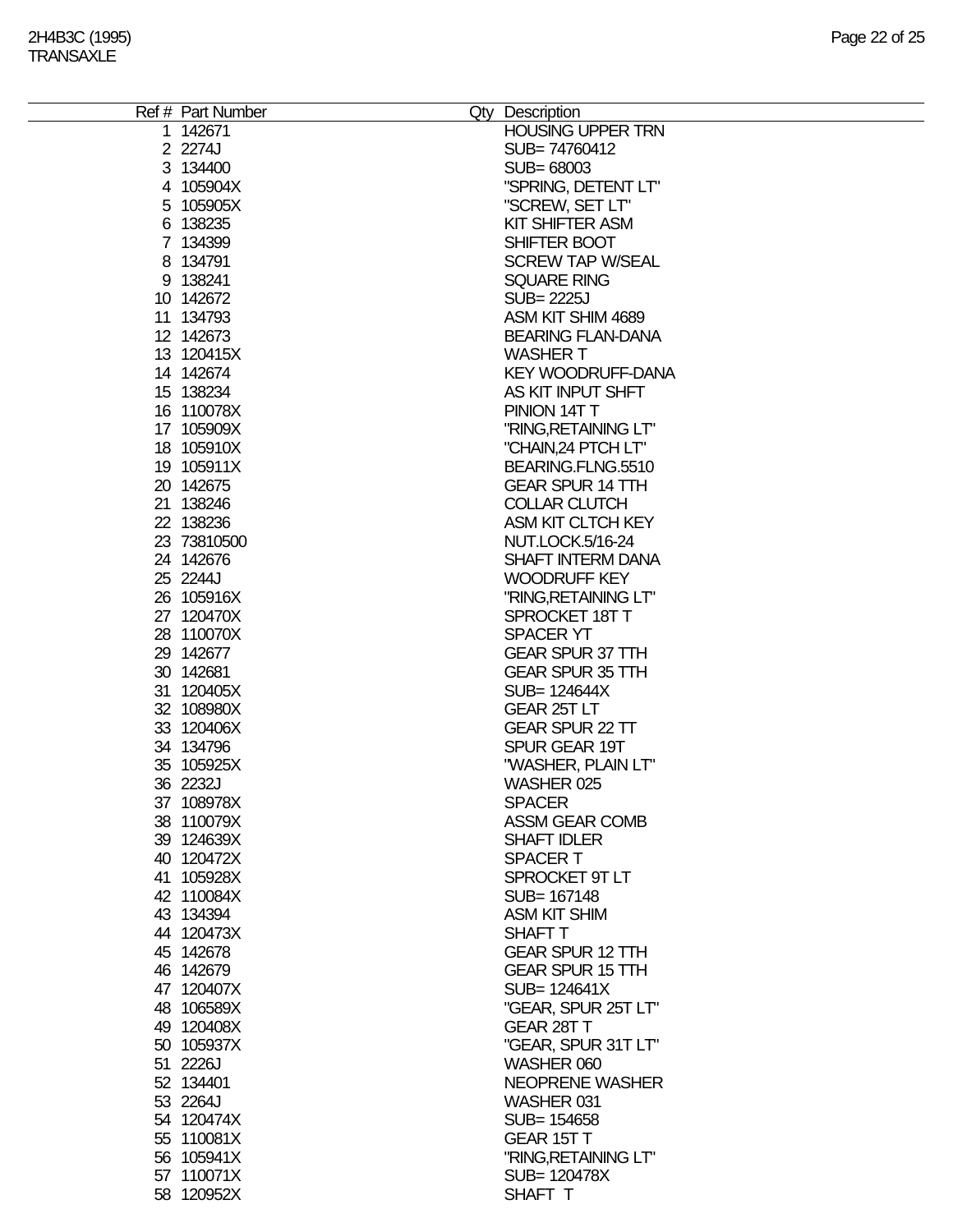|    | Ref # Part Number<br>Qty | Description              |
|----|--------------------------|--------------------------|
|    | 59 110082X               | <b>GEAR 1ST T</b>        |
|    | 60 120475X               | SUB= 154659              |
|    | 61 142680                | <b>HOUSING LOWER TNS</b> |
|    | 62 120961X               | PUCK T                   |
|    | 63 7294J                 | <b>BRAKE DISC. T</b>     |
|    | 64 108989X               | <b>SPACER LT</b>         |
|    | 65 120953X               | SUB= 918120953X          |
|    | 66 120954X               | PIN T                    |
|    | 67 134799                | <b>TAP SCREW</b>         |
|    | 68 138244                | SUB= 108992X             |
|    | 69 108996X               | <b>WASHER LT</b>         |
|    | 70 120956X               | <b>NLA</b>               |
| 71 | 106596X                  | "SCREW, TAPPING LT"      |
|    | 72 120951X               | PUCK T                   |
|    | 73 120416X               | SUB= 126976X             |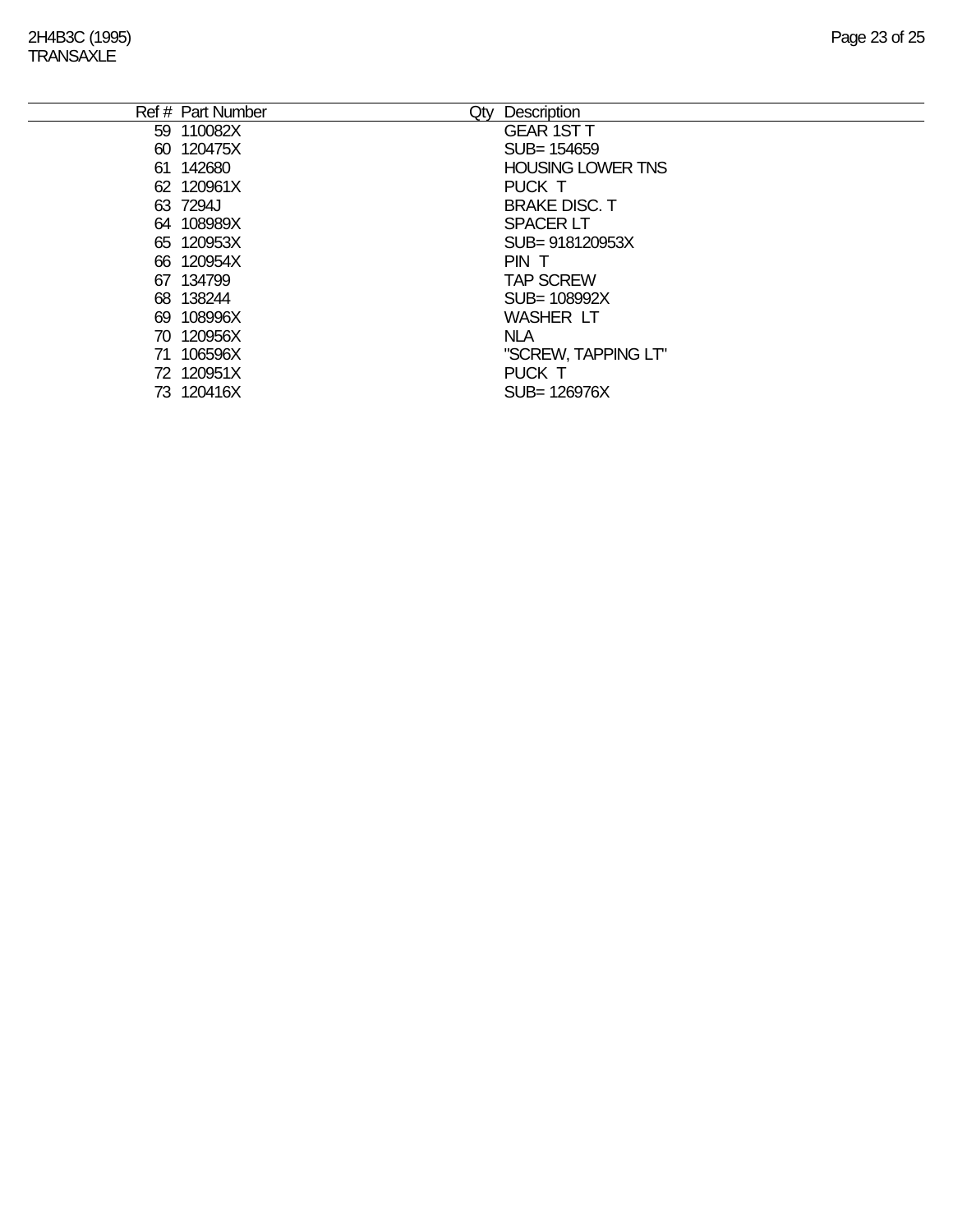**WHEELS & TIRES** 



**NOTE:** All component dimensions given in U.S. Inches 1 inch =  $25.4$  mm.